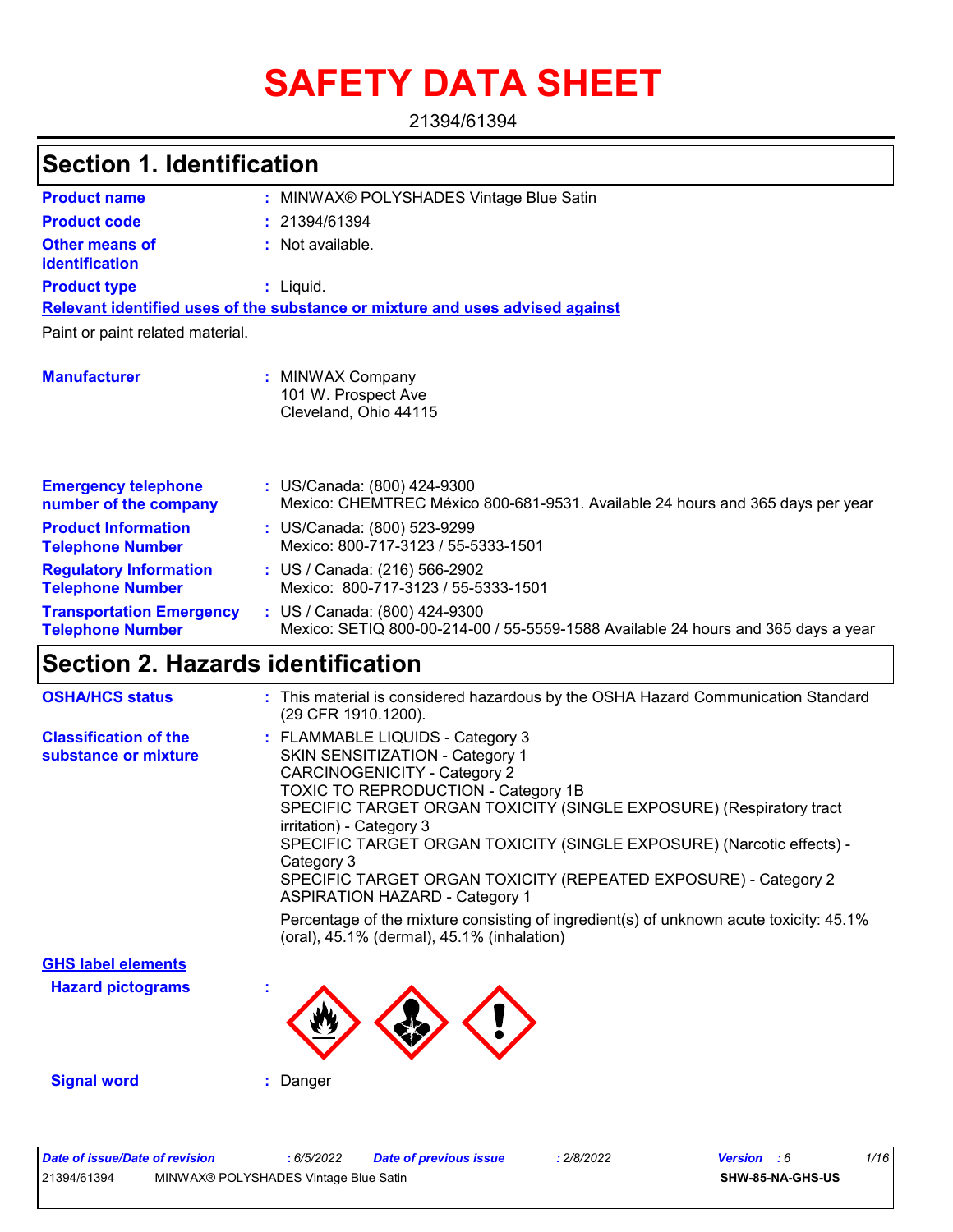# **Section 2. Hazards identification**

| <b>Hazard statements</b>                   | : Flammable liquid and vapor.<br>May be fatal if swallowed and enters airways.<br>May cause an allergic skin reaction.<br>May cause respiratory irritation.<br>May cause drowsiness or dizziness.<br>Suspected of causing cancer.<br>May damage fertility or the unborn child.<br>May cause damage to organs through prolonged or repeated exposure.                                                                                                                                                                                                                                         |  |  |  |  |  |
|--------------------------------------------|----------------------------------------------------------------------------------------------------------------------------------------------------------------------------------------------------------------------------------------------------------------------------------------------------------------------------------------------------------------------------------------------------------------------------------------------------------------------------------------------------------------------------------------------------------------------------------------------|--|--|--|--|--|
| <b>Precautionary statements</b>            |                                                                                                                                                                                                                                                                                                                                                                                                                                                                                                                                                                                              |  |  |  |  |  |
| <b>General</b>                             | : Read label before use. Keep out of reach of children. If medical advice is needed,<br>have product container or label at hand.                                                                                                                                                                                                                                                                                                                                                                                                                                                             |  |  |  |  |  |
| <b>Prevention</b>                          | : Obtain special instructions before use. Do not handle until all safety precautions have<br>been read and understood. Wear protective gloves, protective clothing and eye or face<br>protection. Keep away from heat, hot surfaces, sparks, open flames and other ignition<br>sources. No smoking. Use explosion-proof electrical, ventilating or lighting equipment.<br>Use non-sparking tools. Take action to prevent static discharges. Use only outdoors or<br>in a well-ventilated area. Do not breathe vapor. Contaminated work clothing must not<br>be allowed out of the workplace. |  |  |  |  |  |
| <b>Response</b>                            | : IF exposed or concerned: Get medical advice or attention. IF INHALED: Remove<br>person to fresh air and keep comfortable for breathing. Call a POISON CENTER or<br>doctor if you feel unwell. IF SWALLOWED: Immediately call a POISON CENTER or<br>doctor. Do NOT induce vomiting. IF ON SKIN (or hair): Take off immediately all<br>contaminated clothing. Rinse skin with water. Wash contaminated clothing before<br>reuse. IF ON SKIN: Wash with plenty of water. If skin irritation or rash occurs: Get<br>medical advice or attention.                                               |  |  |  |  |  |
| <b>Storage</b>                             | : Store locked up. Store in a well-ventilated place. Keep container tightly closed. Keep<br>cool.                                                                                                                                                                                                                                                                                                                                                                                                                                                                                            |  |  |  |  |  |
| <b>Disposal</b>                            | : Dispose of contents and container in accordance with all local, regional, national and<br>international regulations.                                                                                                                                                                                                                                                                                                                                                                                                                                                                       |  |  |  |  |  |
| <b>Supplemental label</b><br>elements      | DELAYED EFFECTS FROM LONG TERM OVEREXPOSURE. Contains solvents which<br>can cause permanent brain and nervous system damage. Intentional misuse by<br>deliberately concentrating and inhaling the contents can be harmful or fatal. WARNING:<br>This product contains chemicals known to the State of California to cause cancer and<br>birth defects or other reproductive harm.                                                                                                                                                                                                            |  |  |  |  |  |
|                                            | Please refer to the SDS for additional information. Keep out of reach of children. Do not<br>transfer contents to other containers for storage.                                                                                                                                                                                                                                                                                                                                                                                                                                              |  |  |  |  |  |
| <b>Hazards not otherwise</b><br>classified | DANGER: Rags, steel wool, other waste soaked with this product, and sanding residue<br>may spontaneously catch fire if improperly discarded. Immediately place rags, steel<br>wool, other waste soaked with this product, and sanding residue in a sealed, water-filled,<br>metal container. Dispose of in accordance with local fire regulations.                                                                                                                                                                                                                                           |  |  |  |  |  |
|                                            |                                                                                                                                                                                                                                                                                                                                                                                                                                                                                                                                                                                              |  |  |  |  |  |

# **Section 3. Composition/information on ingredients**

| Substance/mixture     | : Mixture        |
|-----------------------|------------------|
| Other means of        | : Not available. |
| <b>identification</b> |                  |

**CAS number/other identifiers**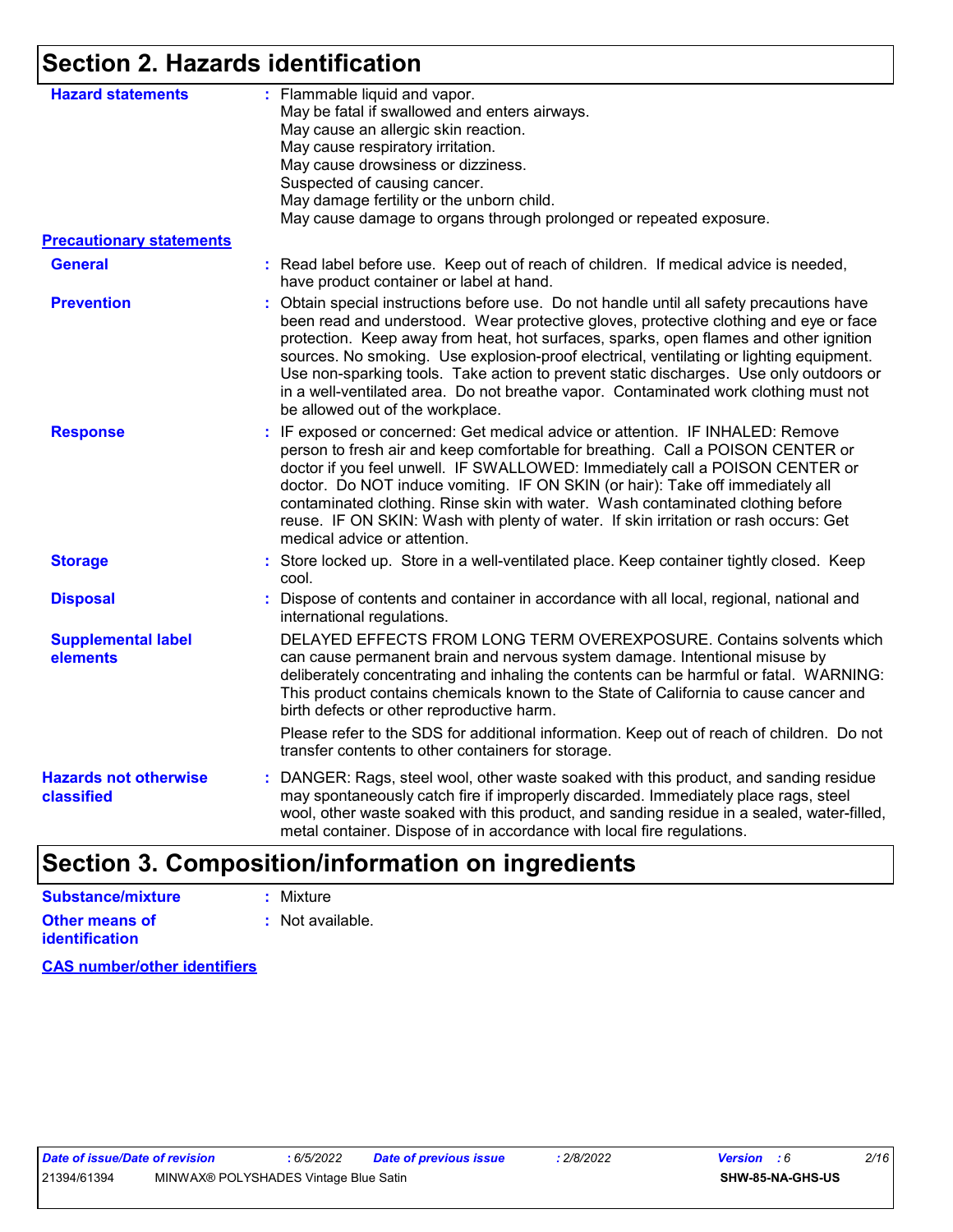## **Section 3. Composition/information on ingredients**

| <b>Ingredient name</b>               | % by weight | <b>CAS number</b> |
|--------------------------------------|-------------|-------------------|
| Light Aliphatic Hydrocarbon          | l≥25 - ≤50  | 64742-47-8        |
| Light Aliphatic Hydrocarbon          | 210 - ≤25   | 64742-47-8        |
| <b>Amorphous Precipitated Silica</b> | ≤5          | 112926-00-8       |
| <b>Titanium Dioxide</b>              | $\leq 5$    | 13463-67-7        |
| Zirconium 2-Ethylhexanoate           | ≤1          | 22464-99-9        |
| Med. Aliphatic Hydrocarbon Solvent   | l≤0.3       | 64742-88-7        |
| Hydrotreated Heavy Petroleum Naphtha | $\leq 0.3$  | 64742-48-9        |
| Lt. Aliphatic Hydrocarbon Solvent    | $\leq 0.3$  | 64742-89-8        |
| Methyl Ethyl Ketoxime                | l≤0.3       | 96-29-7           |
| Cobalt 2-Ethylhexanoate              | l≤0.3       | 136-52-7          |

Any concentration shown as a range is to protect confidentiality or is due to batch variation.

**There are no additional ingredients present which, within the current knowledge of the supplier and in the concentrations applicable, are classified and hence require reporting in this section.**

**Occupational exposure limits, if available, are listed in Section 8.**

### **Section 4. First aid measures**

| <b>Description of necessary first aid measures</b> |                                                                                                                                                                                                                                                                                                                                                                                                                                                                                                                                                                                                                                                                                                                                                         |
|----------------------------------------------------|---------------------------------------------------------------------------------------------------------------------------------------------------------------------------------------------------------------------------------------------------------------------------------------------------------------------------------------------------------------------------------------------------------------------------------------------------------------------------------------------------------------------------------------------------------------------------------------------------------------------------------------------------------------------------------------------------------------------------------------------------------|
| <b>Eye contact</b>                                 | : Immediately flush eyes with plenty of water, occasionally lifting the upper and lower<br>eyelids. Check for and remove any contact lenses. Continue to rinse for at least 10<br>minutes. Get medical attention.                                                                                                                                                                                                                                                                                                                                                                                                                                                                                                                                       |
| <b>Inhalation</b>                                  | : Remove victim to fresh air and keep at rest in a position comfortable for breathing. If it<br>is suspected that fumes are still present, the rescuer should wear an appropriate mask<br>or self-contained breathing apparatus. If not breathing, if breathing is irregular or if<br>respiratory arrest occurs, provide artificial respiration or oxygen by trained personnel. It<br>may be dangerous to the person providing aid to give mouth-to-mouth resuscitation.<br>Get medical attention. If necessary, call a poison center or physician. If unconscious,<br>place in recovery position and get medical attention immediately. Maintain an open<br>airway. Loosen tight clothing such as a collar, tie, belt or waistband.                    |
| <b>Skin contact</b>                                | : Wash with plenty of soap and water. Remove contaminated clothing and shoes. Wash<br>contaminated clothing thoroughly with water before removing it, or wear gloves.<br>Continue to rinse for at least 10 minutes. Get medical attention. In the event of any<br>complaints or symptoms, avoid further exposure. Wash clothing before reuse. Clean<br>shoes thoroughly before reuse.                                                                                                                                                                                                                                                                                                                                                                   |
| <b>Ingestion</b>                                   | : Get medical attention immediately. Call a poison center or physician. Wash out mouth<br>with water. Remove dentures if any. If material has been swallowed and the exposed<br>person is conscious, give small quantities of water to drink. Stop if the exposed person<br>feels sick as vomiting may be dangerous. Aspiration hazard if swallowed. Can enter<br>lungs and cause damage. Do not induce vomiting. If vomiting occurs, the head should<br>be kept low so that vomit does not enter the lungs. Never give anything by mouth to an<br>unconscious person. If unconscious, place in recovery position and get medical<br>attention immediately. Maintain an open airway. Loosen tight clothing such as a collar,<br>tie, belt or waistband. |

#### **Most important symptoms/effects, acute and delayed**

| <b>Potential acute health effects</b> |                                                                                                                              |  |
|---------------------------------------|------------------------------------------------------------------------------------------------------------------------------|--|
| <b>Eye contact</b>                    | : No known significant effects or critical hazards.                                                                          |  |
| <b>Inhalation</b>                     | : Can cause central nervous system (CNS) depression. May cause drowsiness or<br>dizziness. May cause respiratory irritation. |  |
| <b>Skin contact</b>                   | : May cause an allergic skin reaction.                                                                                       |  |
| <b>Ingestion</b>                      | : Can cause central nervous system (CNS) depression. May be fatal if swallowed and<br>enters airways.                        |  |

| Date of issue/Date of revision |                                       | 6/5/2022 | Date of previous issue | : 2/8/2022 | <b>Version</b> : 6 |                  | 3/16 |
|--------------------------------|---------------------------------------|----------|------------------------|------------|--------------------|------------------|------|
| 21394/61394                    | MINWAX® POLYSHADES Vintage Blue Satin |          |                        |            |                    | SHW-85-NA-GHS-US |      |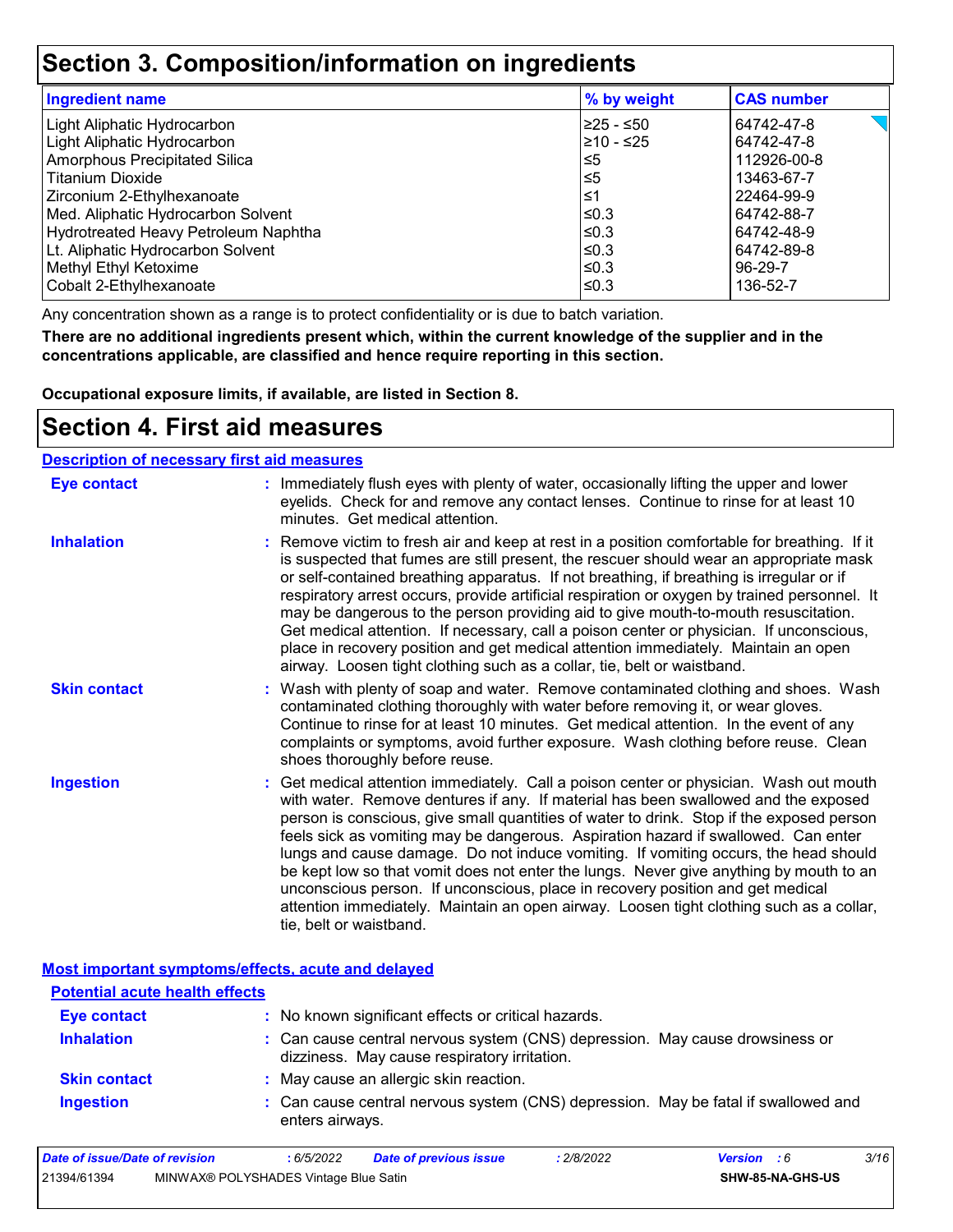# **Section 4. First aid measures**

| Over-exposure signs/symptoms |                                                                                                                                                                                                                                                                         |
|------------------------------|-------------------------------------------------------------------------------------------------------------------------------------------------------------------------------------------------------------------------------------------------------------------------|
| <b>Eye contact</b>           | : No specific data.                                                                                                                                                                                                                                                     |
| <b>Inhalation</b>            | : Adverse symptoms may include the following:<br>respiratory tract irritation<br>coughing<br>nausea or vomiting<br>headache<br>drowsiness/fatigue<br>dizziness/vertigo<br>unconsciousness<br>reduced fetal weight<br>increase in fetal deaths<br>skeletal malformations |
| <b>Skin contact</b>          | : Adverse symptoms may include the following:<br>irritation<br>redness<br>reduced fetal weight<br>increase in fetal deaths<br>skeletal malformations                                                                                                                    |
| <b>Ingestion</b>             | : Adverse symptoms may include the following:<br>nausea or vomiting<br>reduced fetal weight<br>increase in fetal deaths<br>skeletal malformations                                                                                                                       |
|                              | <u>Indication of immediate medical attention and special treatment needed, if necessary</u>                                                                                                                                                                             |

| <b>Notes to physician</b>         | : Treat symptomatically. Contact poison treatment specialist immediately if large<br>quantities have been ingested or inhaled.                                                                                                                                                                                                                                                                                  |
|-----------------------------------|-----------------------------------------------------------------------------------------------------------------------------------------------------------------------------------------------------------------------------------------------------------------------------------------------------------------------------------------------------------------------------------------------------------------|
| <b>Specific treatments</b>        | : No specific treatment.                                                                                                                                                                                                                                                                                                                                                                                        |
| <b>Protection of first-aiders</b> | : No action shall be taken involving any personal risk or without suitable training. If it is<br>suspected that fumes are still present, the rescuer should wear an appropriate mask or<br>self-contained breathing apparatus. It may be dangerous to the person providing aid to<br>give mouth-to-mouth resuscitation. Wash contaminated clothing thoroughly with water<br>before removing it, or wear gloves. |

**See toxicological information (Section 11)**

# **Section 5. Fire-fighting measures**

| <b>Extinguishing media</b>                           |                                                                                                                                                                                                                                                                                                                                                                                                                          |
|------------------------------------------------------|--------------------------------------------------------------------------------------------------------------------------------------------------------------------------------------------------------------------------------------------------------------------------------------------------------------------------------------------------------------------------------------------------------------------------|
| <b>Suitable extinguishing</b><br>media               | : Use dry chemical, $CO2$ , water spray (fog) or foam.                                                                                                                                                                                                                                                                                                                                                                   |
| <b>Unsuitable extinguishing</b><br>media             | : Do not use water jet.                                                                                                                                                                                                                                                                                                                                                                                                  |
| <b>Specific hazards arising</b><br>from the chemical | : Flammable liquid and vapor. Runoff to sewer may create fire or explosion hazard. In a<br>fire or if heated, a pressure increase will occur and the container may burst, with the risk<br>of a subsequent explosion. The vapor/gas is heavier than air and will spread along the<br>ground. Vapors may accumulate in low or confined areas or travel a considerable<br>distance to a source of ignition and flash back. |
| <b>Hazardous thermal</b><br>decomposition products   | Decomposition products may include the following materials:<br>carbon dioxide<br>carbon monoxide<br>metal oxide/oxides                                                                                                                                                                                                                                                                                                   |

| Date of issue/Date of revision |                                       | 6/5/2022 | <b>Date of previous issue</b> | 2/8/2022 | <b>Version</b> : 6 |                         | 4/16 |
|--------------------------------|---------------------------------------|----------|-------------------------------|----------|--------------------|-------------------------|------|
| 21394/61394                    | MINWAX® POLYSHADES Vintage Blue Satin |          |                               |          |                    | <b>SHW-85-NA-GHS-US</b> |      |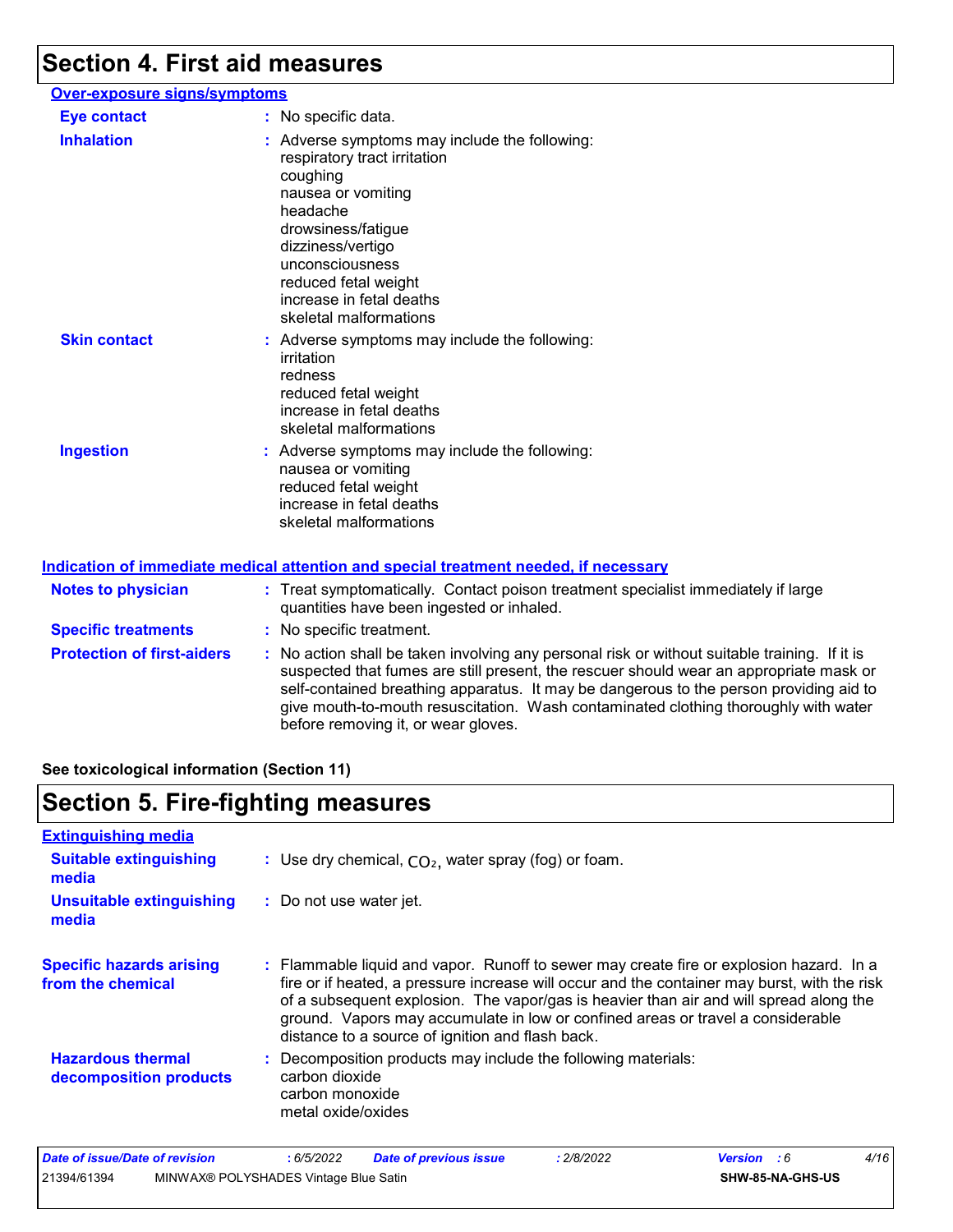# **Section 5. Fire-fighting measures**

| <b>Special protective actions</b><br>for fire-fighters   | : Promptly isolate the scene by removing all persons from the vicinity of the incident if<br>there is a fire. No action shall be taken involving any personal risk or without suitable<br>training. Move containers from fire area if this can be done without risk. Use water<br>spray to keep fire-exposed containers cool. |
|----------------------------------------------------------|-------------------------------------------------------------------------------------------------------------------------------------------------------------------------------------------------------------------------------------------------------------------------------------------------------------------------------|
| <b>Special protective</b><br>equipment for fire-fighters | : Fire-fighters should wear appropriate protective equipment and self-contained breathing<br>apparatus (SCBA) with a full face-piece operated in positive pressure mode.                                                                                                                                                      |

# **Section 6. Accidental release measures**

|                                                              | Personal precautions, protective equipment and emergency procedures                                                                                                                                                                                                                                                                                                                                                                                                                                                                                                                                                                                                                                                                                                  |
|--------------------------------------------------------------|----------------------------------------------------------------------------------------------------------------------------------------------------------------------------------------------------------------------------------------------------------------------------------------------------------------------------------------------------------------------------------------------------------------------------------------------------------------------------------------------------------------------------------------------------------------------------------------------------------------------------------------------------------------------------------------------------------------------------------------------------------------------|
| For non-emergency<br>personnel                               | : No action shall be taken involving any personal risk or without suitable training.<br>Evacuate surrounding areas. Keep unnecessary and unprotected personnel from<br>entering. Do not touch or walk through spilled material. Shut off all ignition sources.<br>No flares, smoking or flames in hazard area. Avoid breathing vapor or mist. Provide<br>adequate ventilation. Wear appropriate respirator when ventilation is inadequate. Put<br>on appropriate personal protective equipment.                                                                                                                                                                                                                                                                      |
|                                                              | For emergency responders : If specialized clothing is required to deal with the spillage, take note of any information in<br>Section 8 on suitable and unsuitable materials. See also the information in "For non-<br>emergency personnel".                                                                                                                                                                                                                                                                                                                                                                                                                                                                                                                          |
| <b>Environmental precautions</b>                             | : Avoid dispersal of spilled material and runoff and contact with soil, waterways, drains<br>and sewers. Inform the relevant authorities if the product has caused environmental<br>pollution (sewers, waterways, soil or air).                                                                                                                                                                                                                                                                                                                                                                                                                                                                                                                                      |
| <b>Methods and materials for containment and cleaning up</b> |                                                                                                                                                                                                                                                                                                                                                                                                                                                                                                                                                                                                                                                                                                                                                                      |
| <b>Small spill</b>                                           | : Stop leak if without risk. Move containers from spill area. Use spark-proof tools and<br>explosion-proof equipment. Dilute with water and mop up if water-soluble. Alternatively,<br>or if water-insoluble, absorb with an inert dry material and place in an appropriate waste<br>disposal container. Dispose of via a licensed waste disposal contractor.                                                                                                                                                                                                                                                                                                                                                                                                        |
| <b>Large spill</b>                                           | : Stop leak if without risk. Move containers from spill area. Use spark-proof tools and<br>explosion-proof equipment. Approach release from upwind. Prevent entry into sewers,<br>water courses, basements or confined areas. Wash spillages into an effluent treatment<br>plant or proceed as follows. Contain and collect spillage with non-combustible,<br>absorbent material e.g. sand, earth, vermiculite or diatomaceous earth and place in<br>container for disposal according to local regulations (see Section 13). Dispose of via a<br>licensed waste disposal contractor. Contaminated absorbent material may pose the<br>same hazard as the spilled product. Note: see Section 1 for emergency contact<br>information and Section 13 for waste disposal. |

# **Section 7. Handling and storage**

### **Precautions for safe handling**

| <b>Protective measures</b> | : Put on appropriate personal protective equipment (see Section 8). Persons with a<br>history of skin sensitization problems should not be employed in any process in which<br>this product is used. Avoid exposure - obtain special instructions before use. Avoid<br>exposure during pregnancy. Do not handle until all safety precautions have been read<br>and understood. Do not get in eyes or on skin or clothing. Do not breathe vapor or mist.<br>Do not swallow. Use only with adequate ventilation. Wear appropriate respirator when<br>ventilation is inadequate. Do not enter storage areas and confined spaces unless<br>adequately ventilated. Keep in the original container or an approved alternative made<br>from a compatible material, kept tightly closed when not in use. Store and use away<br>from heat, sparks, open flame or any other ignition source. Use explosion-proof<br>electrical (ventilating, lighting and material handling) equipment. Use only non-sparking |
|----------------------------|-----------------------------------------------------------------------------------------------------------------------------------------------------------------------------------------------------------------------------------------------------------------------------------------------------------------------------------------------------------------------------------------------------------------------------------------------------------------------------------------------------------------------------------------------------------------------------------------------------------------------------------------------------------------------------------------------------------------------------------------------------------------------------------------------------------------------------------------------------------------------------------------------------------------------------------------------------------------------------------------------------|
|                            | tools. Take precautionary measures against electrostatic discharges. Empty containers<br>retain product residue and can be hazardous. Do not reuse container.                                                                                                                                                                                                                                                                                                                                                                                                                                                                                                                                                                                                                                                                                                                                                                                                                                       |

| Date of issue/Date of revision |                                       | 6/5/2022 | Date of previous issue | 2/8/2022 | <b>Version</b> : 6 |                  | 5/16 |
|--------------------------------|---------------------------------------|----------|------------------------|----------|--------------------|------------------|------|
| 21394/61394                    | MINWAX® POLYSHADES Vintage Blue Satin |          |                        |          |                    | SHW-85-NA-GHS-US |      |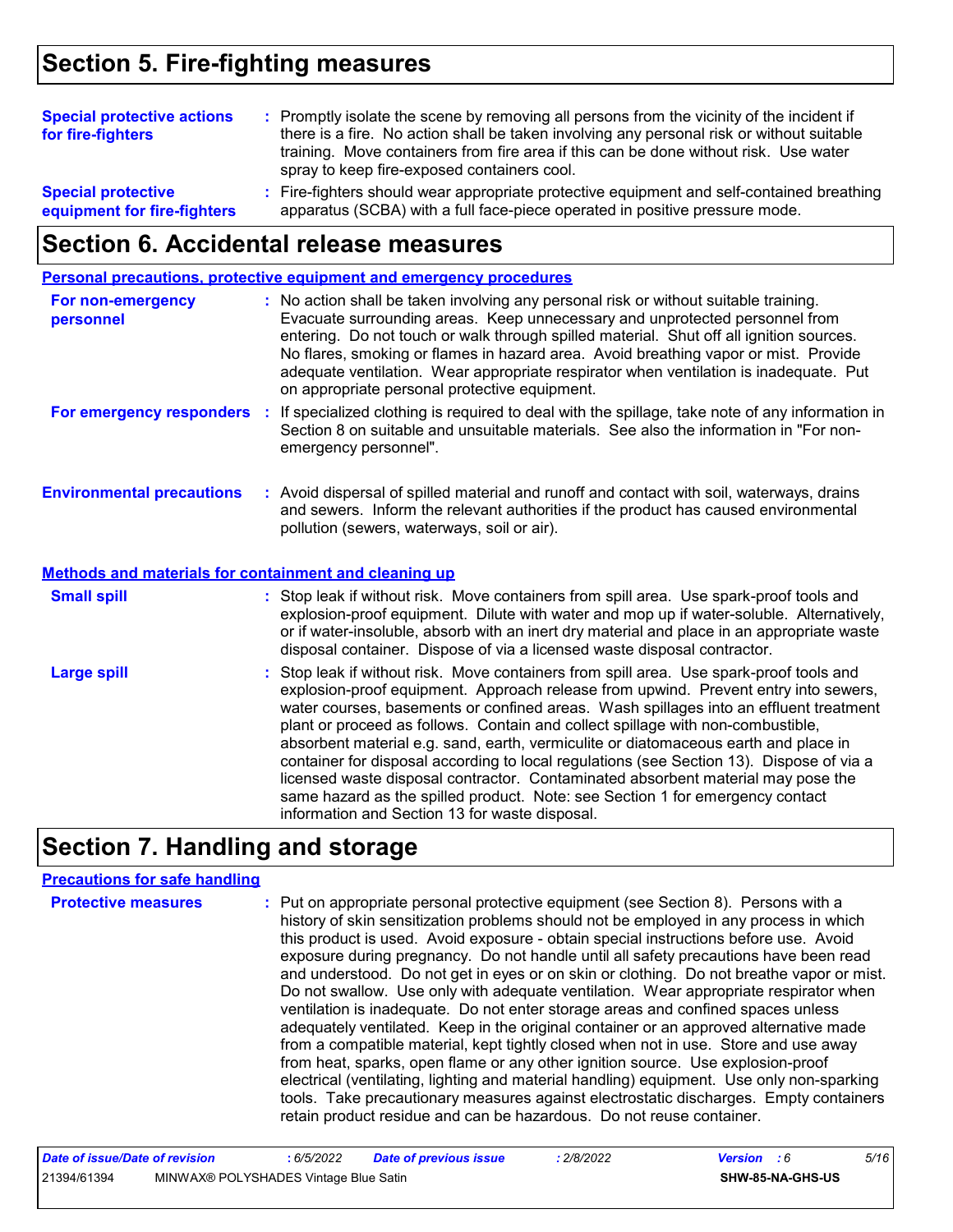### **Section 7. Handling and storage**

| <b>Advice on general</b><br>occupational hygiene                                 | : Eating, drinking and smoking should be prohibited in areas where this material is<br>handled, stored and processed. Workers should wash hands and face before eating,<br>drinking and smoking. Remove contaminated clothing and protective equipment before<br>entering eating areas. See also Section 8 for additional information on hygiene<br>measures.                                                                                                                                                                                                                                                                                                                                                      |
|----------------------------------------------------------------------------------|--------------------------------------------------------------------------------------------------------------------------------------------------------------------------------------------------------------------------------------------------------------------------------------------------------------------------------------------------------------------------------------------------------------------------------------------------------------------------------------------------------------------------------------------------------------------------------------------------------------------------------------------------------------------------------------------------------------------|
| <b>Conditions for safe storage,</b><br>including any<br><b>incompatibilities</b> | : Store in accordance with local regulations. Store in a segregated and approved area.<br>Store in original container protected from direct sunlight in a dry, cool and well-ventilated<br>area, away from incompatible materials (see Section 10) and food and drink. Store<br>locked up. Eliminate all ignition sources. Separate from oxidizing materials. Keep<br>container tightly closed and sealed until ready for use. Containers that have been<br>opened must be carefully resealed and kept upright to prevent leakage. Do not store in<br>unlabeled containers. Use appropriate containment to avoid environmental<br>contamination. See Section 10 for incompatible materials before handling or use. |

# **Section 8. Exposure controls/personal protection**

#### **Control parameters**

#### **Occupational exposure limits (OSHA United States)**

| <b>Ingredient name</b>                                                                             | CAS#                                | <b>Exposure limits</b>                                                                                                                                                                                                                                                                                                                                             |  |  |  |
|----------------------------------------------------------------------------------------------------|-------------------------------------|--------------------------------------------------------------------------------------------------------------------------------------------------------------------------------------------------------------------------------------------------------------------------------------------------------------------------------------------------------------------|--|--|--|
| Light Aliphatic Hydrocarbon                                                                        | 64742-47-8                          | ACGIH TLV (United States, 1/2021).<br>Absorbed through skin.<br>TWA: 200 mg/m <sup>3</sup> , (as total hydrocarbon<br>vapor) 8 hours.                                                                                                                                                                                                                              |  |  |  |
| Light Aliphatic Hydrocarbon                                                                        | 64742-47-8                          | ACGIH TLV (United States, 1/2021).<br>Absorbed through skin.<br>TWA: 200 mg/m <sup>3</sup> , (as total hydrocarbon<br>vapor) 8 hours.                                                                                                                                                                                                                              |  |  |  |
| Amorphous Precipitated Silica                                                                      | 112926-00-8                         | NIOSH REL (United States, 10/2020).<br>TWA: 6 mg/m $3$ 10 hours.                                                                                                                                                                                                                                                                                                   |  |  |  |
| <b>Titanium Dioxide</b>                                                                            | 13463-67-7                          | ACGIH TLV (United States, 1/2021).<br>TWA: 10 mg/m <sup>3</sup> 8 hours.<br>OSHA PEL (United States, 5/2018).<br>TWA: 15 mg/m <sup>3</sup> 8 hours. Form: Total dust                                                                                                                                                                                               |  |  |  |
| Zirconium 2-Ethylhexanoate                                                                         | 22464-99-9                          | ACGIH TLV (United States, 1/2021).<br>TWA: $5 \text{ mg/m}^3$ , (as Zr) 8 hours.<br>STEL: 10 mg/m <sup>3</sup> , (as Zr) 15 minutes.<br>NIOSH REL (United States, 10/2020).<br>TWA: $5 \text{ mg/m}^3$ , (as Zr) 10 hours.<br>STEL: 10 mg/m <sup>3</sup> , (as Zr) 15 minutes.<br>OSHA PEL (United States, 5/2018).<br>TWA: 5 mg/m <sup>3</sup> , (as Zr) 8 hours. |  |  |  |
| Med. Aliphatic Hydrocarbon Solvent                                                                 | 64742-88-7                          | OSHA PEL (United States, 5/2018).<br>TWA: 100 ppm 8 hours.<br>TWA: 400 mg/m <sup>3</sup> 8 hours.                                                                                                                                                                                                                                                                  |  |  |  |
| Hydrotreated Heavy Petroleum Naphtha<br>Lt. Aliphatic Hydrocarbon Solvent<br>Methyl Ethyl Ketoxime | 64742-48-9<br>64742-89-8<br>96-29-7 | None.<br>None.<br>OARS WEEL (United States, 1/2021). Skin<br>sensitizer.<br>TWA: 10 ppm 8 hours.                                                                                                                                                                                                                                                                   |  |  |  |
| Cobalt 2-Ethylhexanoate                                                                            | 136-52-7                            | ACGIH TLV (United States, 1/2021). Skin<br>sensitizer. Inhalation sensitizer.<br>TWA: $0.02$ mg/m <sup>3</sup> , (as Co) 8 hours.                                                                                                                                                                                                                                  |  |  |  |

**Occupational exposure limits (Canada)**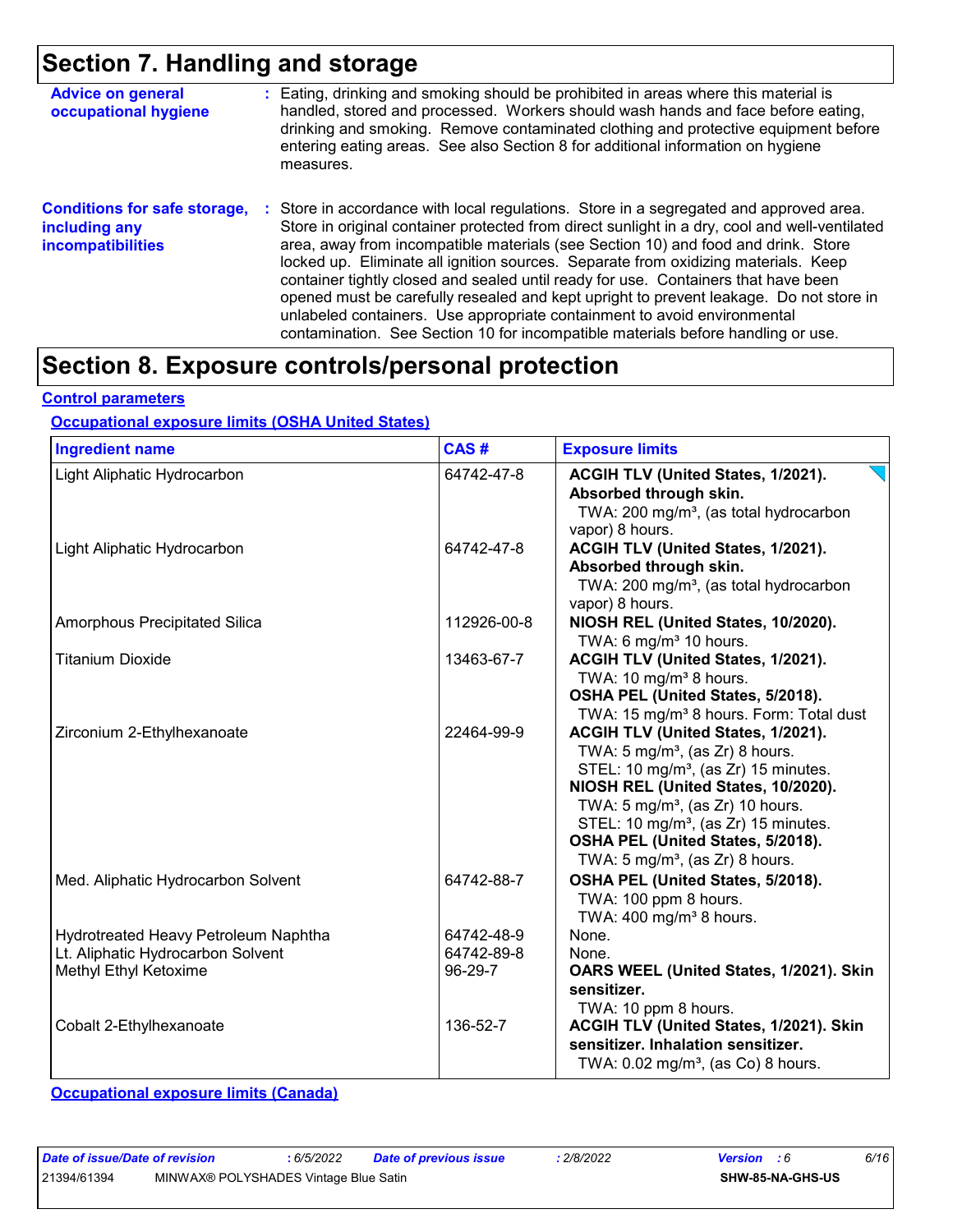# **Section 8. Exposure controls/personal protection**

| <b>Ingredient name</b>                            | CAS#       | <b>Exposure limits</b>                                                                                                                                                                                                                                                                                                                                                                                                                                                                                                                                                                                                 |
|---------------------------------------------------|------------|------------------------------------------------------------------------------------------------------------------------------------------------------------------------------------------------------------------------------------------------------------------------------------------------------------------------------------------------------------------------------------------------------------------------------------------------------------------------------------------------------------------------------------------------------------------------------------------------------------------------|
| Petroleum refining, hydrotreated light distillate | 64742-47-8 | <b>CA British Columbia Provincial (Canada,</b><br>6/2021). Absorbed through skin.<br>TWA: 200 mg/m <sup>3</sup> , (as total hydrocarbon<br>vapour) 8 hours.<br>CA Alberta Provincial (Canada, 6/2018).<br>Absorbed through skin.<br>8 hrs OEL: 200 mg/m <sup>3</sup> , (as total hydrocarbon<br>vapour) 8 hours.<br>CA Ontario Provincial (Canada, 6/2019).<br>Absorbed through skin.<br>TWA: 200 mg/m <sup>3</sup> , (as total hydrocarbon<br>vapour) 8 hours.                                                                                                                                                        |
| Petroleum refining, hydrotreated light distillate | 64742-47-8 | <b>CA British Columbia Provincial (Canada,</b><br>6/2021). Absorbed through skin.<br>TWA: 200 mg/m <sup>3</sup> , (as total hydrocarbon<br>vapour) 8 hours.<br>CA Alberta Provincial (Canada, 6/2018).<br>Absorbed through skin.<br>8 hrs OEL: 200 mg/m <sup>3</sup> , (as total hydrocarbon<br>vapour) 8 hours.<br>CA Ontario Provincial (Canada, 6/2019).<br>Absorbed through skin.<br>TWA: 200 mg/m <sup>3</sup> , (as total hydrocarbon<br>vapour) 8 hours.                                                                                                                                                        |
| Titanium dioxide                                  | 13463-67-7 | <b>CA British Columbia Provincial (Canada,</b><br>$6/2021$ ).<br>TWA: 10 mg/m <sup>3</sup> 8 hours. Form: Total dust<br>TWA: 3 mg/m <sup>3</sup> 8 hours. Form: respirable<br>fraction<br>CA Quebec Provincial (Canada, 6/2021).<br>TWAEV: 10 mg/m <sup>3</sup> 8 hours. Form: Total dust.<br>CA Alberta Provincial (Canada, 6/2018).<br>8 hrs OEL: 10 mg/m <sup>3</sup> 8 hours.<br>CA Ontario Provincial (Canada, 6/2019).<br>TWA: 10 mg/m <sup>3</sup> 8 hours.<br><b>CA Saskatchewan Provincial (Canada,</b><br>7/2013).<br>STEL: 20 mg/m <sup>3</sup> 15 minutes.<br>TWA: 10 mg/m <sup>3</sup> 8 hours.           |
| Zirconium 2-Ethylhexanoate                        | 22464-99-9 | CA Alberta Provincial (Canada, 6/2018).<br>8 hrs OEL: 5 mg/m <sup>3</sup> , (as Zr) 8 hours.<br>15 min OEL: 10 mg/m <sup>3</sup> , (as Zr) 15 minutes.<br><b>CA British Columbia Provincial (Canada,</b><br>6/2021).<br>TWA: $5 \text{ mg/m}^3$ , (as Zr) 8 hours.<br>STEL: 10 mg/m <sup>3</sup> , (as Zr) 15 minutes.<br>CA Quebec Provincial (Canada, 6/2021).<br>TWAEV: 5 mg/m <sup>3</sup> , (as Zr) 8 hours.<br>STEV: 10 mg/m <sup>3</sup> , (as Zr) 15 minutes.<br>CA Ontario Provincial (Canada, 6/2019).<br>STEL: 10 mg/m <sup>3</sup> , (as Zr) 15 minutes.<br>TWA: 5 mg/m <sup>3</sup> , (as $Zr$ ) 8 hours. |
| Methyl Ethyl Ketoxime                             | 96-29-7    | OARS WEEL (United States, 1/2021). Skin<br>sensitizer.<br>TWA: 10 ppm 8 hours.                                                                                                                                                                                                                                                                                                                                                                                                                                                                                                                                         |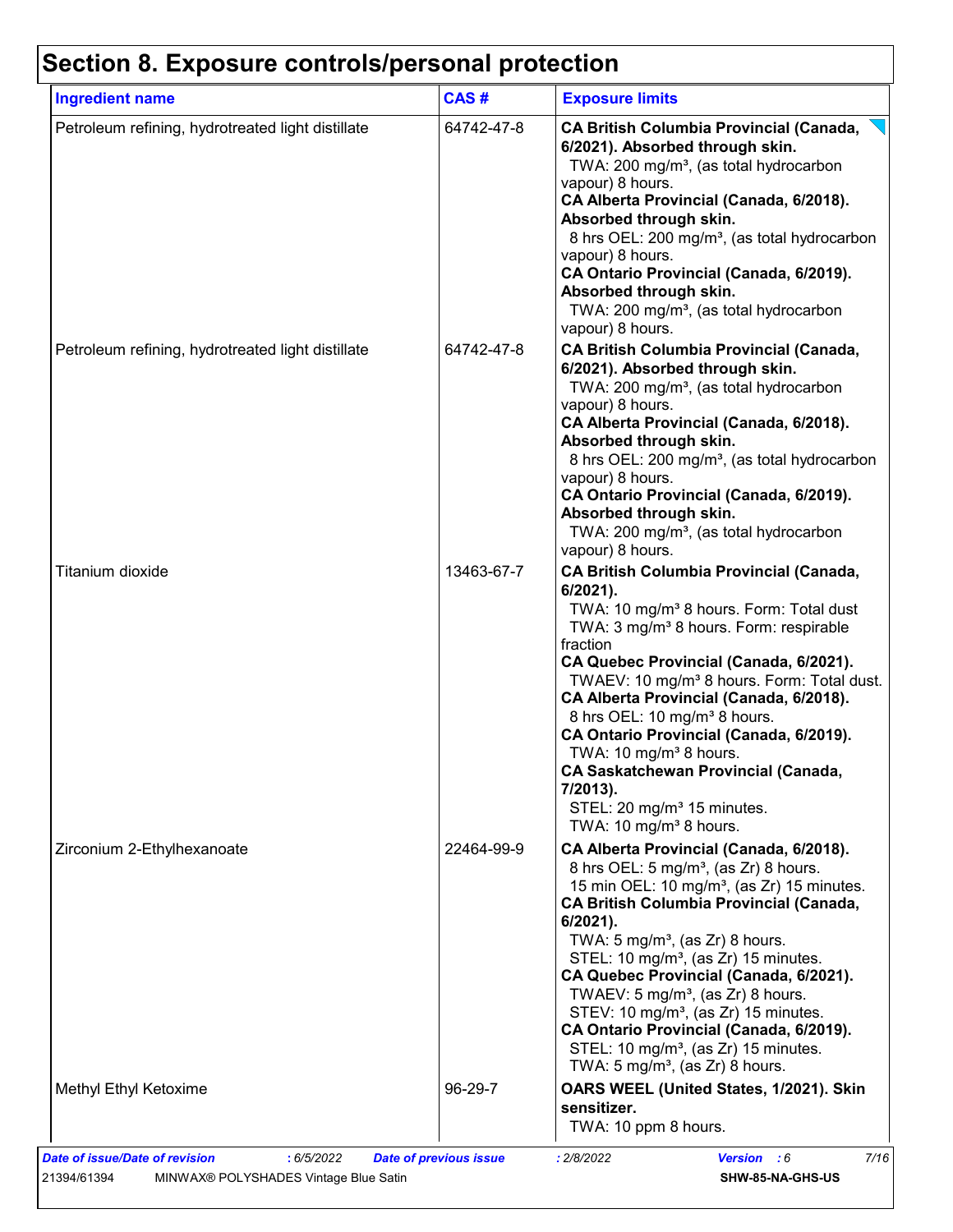# **Section 8. Exposure controls/personal protection**

| Cobalt 2-Ethylhexanoate | 136-52-7 | <b>CA British Columbia Provincial (Canada,</b><br>6/2021). Skin sensitizer. Inhalation<br>sensitizer.<br>TWA: $0.02 \text{ mg/m}^3$ , (as Co, Total) 8 hours.<br>CA Quebec Provincial (Canada, 6/2021).<br>Skin sensitizer.<br>TWAEV: $0.02$ mg/m <sup>3</sup> , (as Co) 8 hours.<br>CA Ontario Provincial (Canada, 6/2019).<br>TWA: 0.02 mg/m <sup>3</sup> , (as Co) 8 hours.<br><b>CA Saskatchewan Provincial (Canada,</b><br>7/2013).<br>STEL: 0.06 mg/m <sup>3</sup> , (measured as Co) 15<br>minutes.<br>TWA: $0.02 \text{ mg/m}^3$ , (measured as Co) 8 |
|-------------------------|----------|---------------------------------------------------------------------------------------------------------------------------------------------------------------------------------------------------------------------------------------------------------------------------------------------------------------------------------------------------------------------------------------------------------------------------------------------------------------------------------------------------------------------------------------------------------------|
|                         |          | hours.                                                                                                                                                                                                                                                                                                                                                                                                                                                                                                                                                        |

#### **Occupational exposure limits (Mexico)**

|                             | CAS#       | <b>Exposure limits</b>                                                                                                                |
|-----------------------------|------------|---------------------------------------------------------------------------------------------------------------------------------------|
| Light Aliphatic Hydrocarbon | 64742-47-8 | ACGIH TLV (United States, 1/2021).<br>Absorbed through skin.<br>TWA: 200 mg/m <sup>3</sup> , (as total hydrocarbon<br>vapor) 8 hours. |
| Light Aliphatic Hydrocarbon | 64742-47-8 | ACGIH TLV (United States, 1/2021).<br>Absorbed through skin.<br>TWA: 200 mg/m <sup>3</sup> , (as total hydrocarbon<br>vapor) 8 hours. |
| Zirconium 2-Ethylhexanoate  | 22464-99-9 | NOM-010-STPS-2014 (Mexico, 4/2016).<br>TWA: $5 \text{ mg/m}^3$ , (as Zr) 8 hours.<br>STEL: 10 mg/m <sup>3</sup> , (as Zr) 15 minutes. |
| Cobalt 2-Ethylhexanoate     | 136-52-7   | NOM-010-STPS-2014 (Mexico, 4/2016).<br>TWA: 0.02 mg/m <sup>3</sup> , (as Co) 8 hours.                                                 |

| <b>Appropriate engineering</b><br><b>controls</b> | : Use only with adequate ventilation. Use process enclosures, local exhaust ventilation or<br>other engineering controls to keep worker exposure to airborne contaminants below any<br>recommended or statutory limits. The engineering controls also need to keep gas,<br>vapor or dust concentrations below any lower explosive limits. Use explosion-proof<br>ventilation equipment.                                                                                     |
|---------------------------------------------------|-----------------------------------------------------------------------------------------------------------------------------------------------------------------------------------------------------------------------------------------------------------------------------------------------------------------------------------------------------------------------------------------------------------------------------------------------------------------------------|
| <b>Environmental exposure</b><br><b>controls</b>  | Emissions from ventilation or work process equipment should be checked to ensure<br>they comply with the requirements of environmental protection legislation. In some<br>cases, fume scrubbers, filters or engineering modifications to the process equipment<br>will be necessary to reduce emissions to acceptable levels.                                                                                                                                               |
| <b>Individual protection measures</b>             |                                                                                                                                                                                                                                                                                                                                                                                                                                                                             |
| <b>Hygiene measures</b>                           | : Wash hands, forearms and face thoroughly after handling chemical products, before<br>eating, smoking and using the lavatory and at the end of the working period.<br>Appropriate techniques should be used to remove potentially contaminated clothing.<br>Contaminated work clothing should not be allowed out of the workplace. Wash<br>contaminated clothing before reusing. Ensure that eyewash stations and safety<br>showers are close to the workstation location. |
| <b>Eye/face protection</b>                        | : Safety eyewear complying with an approved standard should be used when a risk<br>assessment indicates this is necessary to avoid exposure to liquid splashes, mists,<br>gases or dusts. If contact is possible, the following protection should be worn, unless<br>the assessment indicates a higher degree of protection: safety glasses with side-<br>shields.                                                                                                          |
| <b>Skin protection</b>                            |                                                                                                                                                                                                                                                                                                                                                                                                                                                                             |

| Date of issue/Date of revision |                                       | : 6/5/2022 | <b>Date of previous issue</b> | 2/8/2022 | <b>Version</b> : 6 |                         | 8/16 |
|--------------------------------|---------------------------------------|------------|-------------------------------|----------|--------------------|-------------------------|------|
| 21394/61394                    | MINWAX® POLYSHADES Vintage Blue Satin |            |                               |          |                    | <b>SHW-85-NA-GHS-US</b> |      |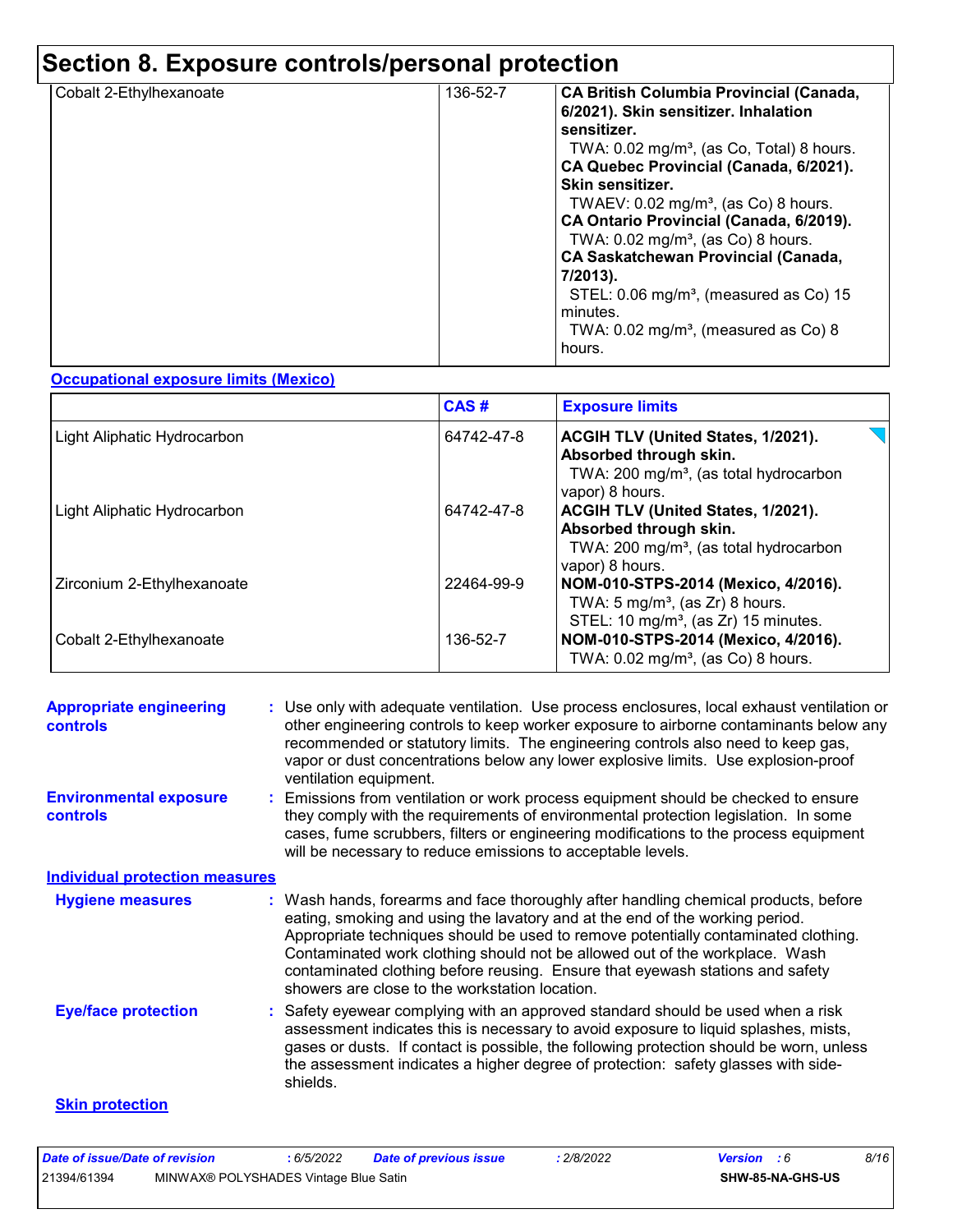# **Section 8. Exposure controls/personal protection**

| <b>Hand protection</b>        | : Chemical-resistant, impervious gloves complying with an approved standard should be<br>worn at all times when handling chemical products if a risk assessment indicates this is<br>necessary. Considering the parameters specified by the glove manufacturer, check<br>during use that the gloves are still retaining their protective properties. It should be<br>noted that the time to breakthrough for any glove material may be different for different<br>glove manufacturers. In the case of mixtures, consisting of several substances, the<br>protection time of the gloves cannot be accurately estimated. |
|-------------------------------|------------------------------------------------------------------------------------------------------------------------------------------------------------------------------------------------------------------------------------------------------------------------------------------------------------------------------------------------------------------------------------------------------------------------------------------------------------------------------------------------------------------------------------------------------------------------------------------------------------------------|
| <b>Body protection</b>        | : Personal protective equipment for the body should be selected based on the task being<br>performed and the risks involved and should be approved by a specialist before<br>handling this product. When there is a risk of ignition from static electricity, wear anti-<br>static protective clothing. For the greatest protection from static discharges, clothing<br>should include anti-static overalls, boots and gloves.                                                                                                                                                                                         |
| <b>Other skin protection</b>  | : Appropriate footwear and any additional skin protection measures should be selected<br>based on the task being performed and the risks involved and should be approved by a<br>specialist before handling this product.                                                                                                                                                                                                                                                                                                                                                                                              |
| <b>Respiratory protection</b> | : Based on the hazard and potential for exposure, select a respirator that meets the<br>appropriate standard or certification. Respirators must be used according to a<br>respiratory protection program to ensure proper fitting, training, and other important<br>aspects of use.                                                                                                                                                                                                                                                                                                                                    |

# **Section 9. Physical and chemical properties**

The conditions of measurement of all properties are at standard temperature and pressure unless otherwise indicated.

| <b>Appearance</b>                                                 |                                                                |
|-------------------------------------------------------------------|----------------------------------------------------------------|
| <b>Physical state</b>                                             | $:$ Liquid.                                                    |
| <b>Color</b>                                                      | : Not available.                                               |
| Odor                                                              | : Not available.                                               |
| <b>Odor threshold</b>                                             | : Not available.                                               |
| рH                                                                | : Not applicable.                                              |
| <b>Melting point/freezing point</b>                               | : Not available.                                               |
| <b>Boiling point, initial boiling</b><br>point, and boiling range | : $148^{\circ}$ C (298.4 $^{\circ}$ F)                         |
| <b>Flash point</b>                                                | : Closed cup: 40°C (104°F) [Pensky-Martens Closed Cup]         |
| <b>Evaporation rate</b>                                           | $\therefore$ 0.13 (butyl acetate = 1)                          |
| <b>Flammability</b>                                               | : Not available.                                               |
| Lower and upper explosion<br>limit/flammability limit             | $:$ Lower: 0.7%<br>Upper: 7%                                   |
| <b>Vapor pressure</b>                                             | : 0.25 kPa (1.9 mm Hg)                                         |
| <b>Relative vapor density</b>                                     | : $5$ [Air = 1]                                                |
| <b>Relative density</b>                                           | : 0.94                                                         |
| <b>Solubility</b>                                                 | : Not available.                                               |
| <b>Partition coefficient: n-</b><br>octanol/water                 | : Not applicable.                                              |
| <b>Auto-ignition temperature</b>                                  | $:$ Not available.                                             |
| <b>Decomposition temperature</b>                                  | : Not available.                                               |
| <b>Viscosity</b>                                                  | Kinematic (40°C (104°F)): <20.5 mm <sup>2</sup> /s (<20.5 cSt) |
| <b>Molecular weight</b>                                           | Not applicable.                                                |
| <b>Aerosol product</b>                                            |                                                                |
| <b>Heat of combustion</b>                                         | : $19.306$ kJ/g                                                |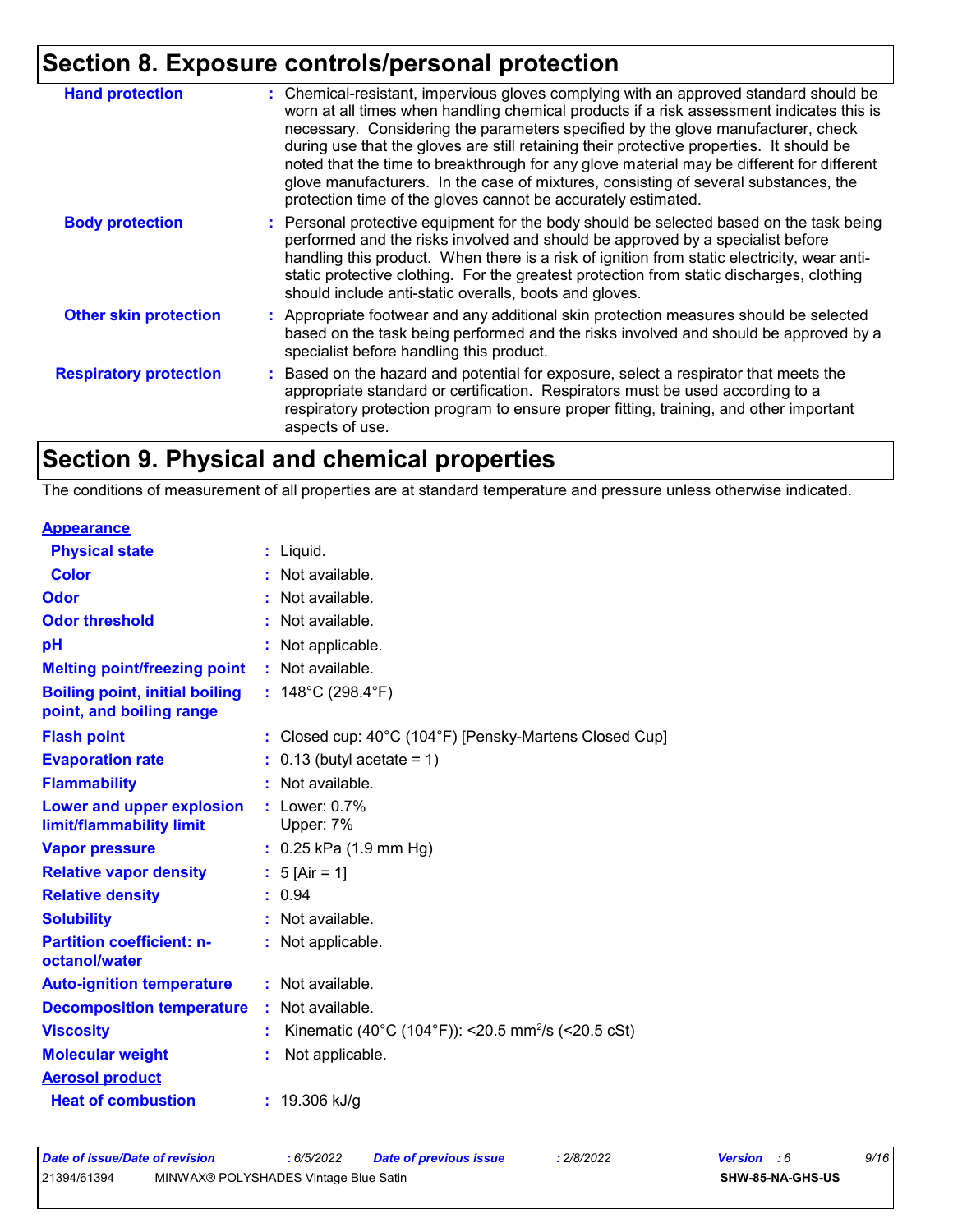# **Section 10. Stability and reactivity**

| <b>Reactivity</b>                                   | : No specific test data related to reactivity available for this product or its ingredients.                                                                                                                                               |
|-----------------------------------------------------|--------------------------------------------------------------------------------------------------------------------------------------------------------------------------------------------------------------------------------------------|
| <b>Chemical stability</b>                           | : The product is stable.                                                                                                                                                                                                                   |
| <b>Possibility of hazardous</b><br><b>reactions</b> | : Under normal conditions of storage and use, hazardous reactions will not occur.                                                                                                                                                          |
| <b>Conditions to avoid</b>                          | : Avoid all possible sources of ignition (spark or flame). Do not pressurize, cut, weld,<br>braze, solder, drill, grind or expose containers to heat or sources of ignition. Do not<br>allow vapor to accumulate in low or confined areas. |
| <b>Incompatible materials</b>                       | $\therefore$ Reactive or incompatible with the following materials:<br>oxidizing materials                                                                                                                                                 |
| <b>Hazardous decomposition</b><br>products          | : Under normal conditions of storage and use, hazardous decomposition products should<br>not be produced.                                                                                                                                  |

### **Section 11. Toxicological information**

#### **Information on toxicological effects**

**Acute toxicity**

| <b>Product/ingredient name</b> | <b>Result</b>                | <b>Species</b> | <b>Dose</b>            | <b>Exposure</b> |
|--------------------------------|------------------------------|----------------|------------------------|-----------------|
| Zirconium 2-Ethylhexanoate     | LD50 Dermal                  | Rabbit         | $>5$ g/kg              |                 |
|                                | LD50 Oral                    | Rat            | $>5$ g/kg              |                 |
| <b>Hydrotreated Heavy</b>      | <b>LC50 Inhalation Vapor</b> | Rat            | 8500 mg/m <sup>3</sup> | 4 hours         |
| Petroleum Naphtha              |                              |                |                        |                 |
|                                | LD50 Oral                    | Rat            | $>6$ g/kg              |                 |
| Methyl Ethyl Ketoxime          | LD50 Oral                    | Rat            | 930 mg/kg              |                 |
| Cobalt 2-Ethylhexanoate        | LD50 Dermal                  | Rabbit         | $>5$ g/kg              |                 |
|                                | LD50 Oral                    | Rat            | $1.22$ g/kg            |                 |

#### **Irritation/Corrosion**

| <b>Product/ingredient name</b> | <b>Result</b>            | <b>Species</b> | <b>Score</b> | <b>Exposure</b> | <b>Observation</b> |
|--------------------------------|--------------------------|----------------|--------------|-----------------|--------------------|
| Titanium Dioxide               | ISkin - Mild irritant    | Human          |              | 72 hours 300    |                    |
| Methyl Ethyl Ketoxime          | I Eves - Severe irritant | Rabbit         |              | ug.<br>100 uL   |                    |

#### **Sensitization**

Not available.

#### **Mutagenicity**

Not available.

#### **Carcinogenicity**

Not available.

#### **Classification**

| <b>Product/ingredient name</b>              | <b>OSHA</b> | <b>IARC</b> | <b>NTP</b>                                       |
|---------------------------------------------|-------------|-------------|--------------------------------------------------|
| Amorphous Precipitated<br>Silica            |             |             |                                                  |
| Titanium Dioxide<br>Cobalt 2-Ethylhexanoate |             | 2Β<br>2B    | Reasonably anticipated to be a human carcinogen. |

#### **Reproductive toxicity**

| Date of issue/Date of revision<br>6/5/2022 | <b>Date of previous issue</b> | 2/8/2022 | <b>Version</b> |  | 10/16 |
|--------------------------------------------|-------------------------------|----------|----------------|--|-------|
|--------------------------------------------|-------------------------------|----------|----------------|--|-------|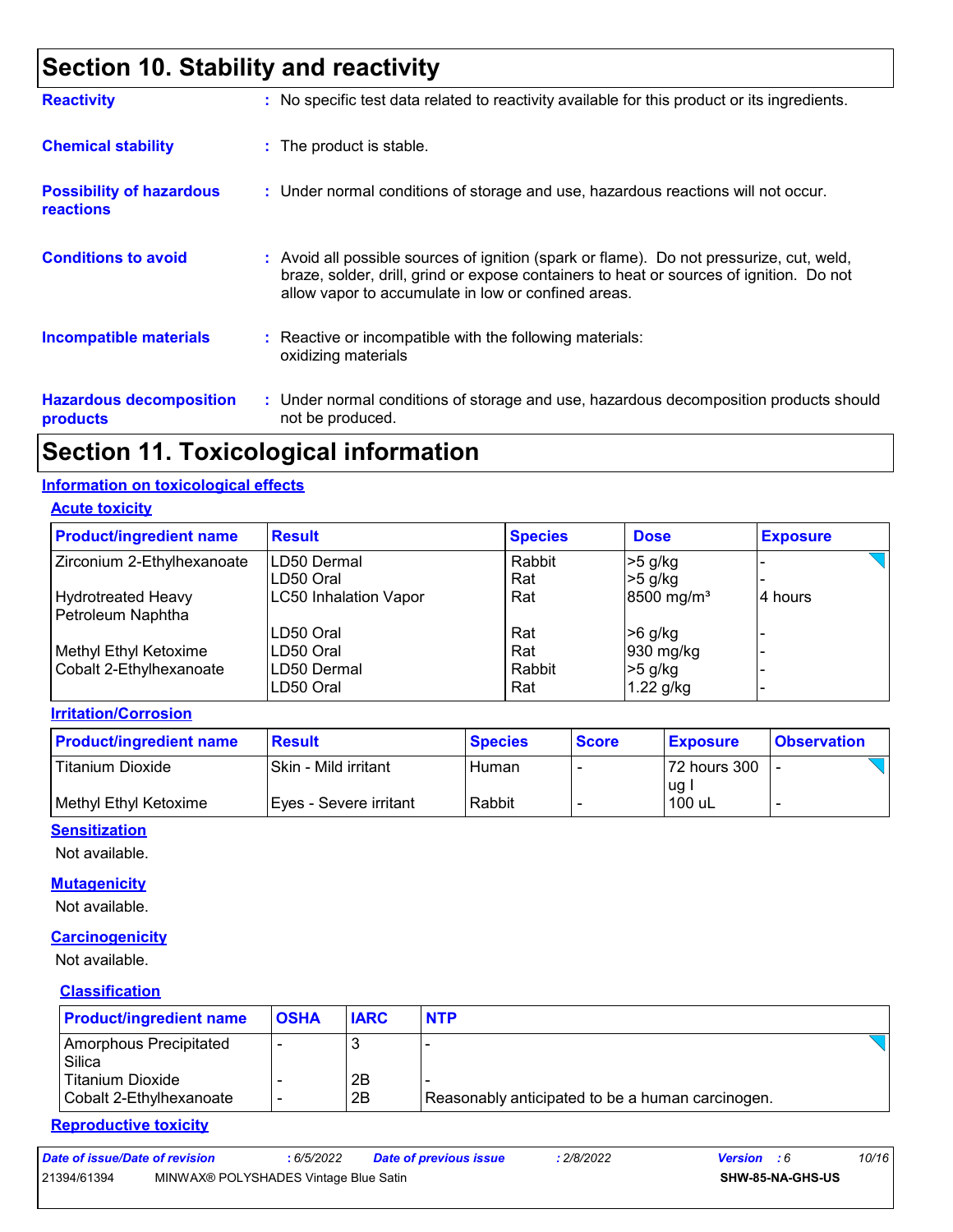# **Section 11. Toxicological information**

Not available.

#### **Teratogenicity**

Not available.

#### **Specific target organ toxicity (single exposure)**

| <b>Name</b>                          | <b>Category</b> | <b>Route of</b><br>exposure | <b>Target organs</b>            |
|--------------------------------------|-----------------|-----------------------------|---------------------------------|
| Light Aliphatic Hydrocarbon          | Category 3      |                             | Respiratory tract<br>irritation |
|                                      | Category 3      |                             | Narcotic effects                |
| Light Aliphatic Hydrocarbon          | Category 3      |                             | Respiratory tract<br>irritation |
|                                      | Category 3      |                             | Narcotic effects                |
| Med. Aliphatic Hydrocarbon Solvent   | Category 3      |                             | Respiratory tract<br>irritation |
|                                      | Category 3      |                             | Narcotic effects                |
| Hydrotreated Heavy Petroleum Naphtha | Category 3      |                             | Respiratory tract<br>irritation |
|                                      | Category 3      |                             | Narcotic effects                |
| Lt. Aliphatic Hydrocarbon Solvent    | Category 3      |                             | Respiratory tract<br>irritation |
|                                      | Category 3      |                             | Narcotic effects                |
| Methyl Ethyl Ketoxime                | Category 1      |                             | upper respiratory<br>tract      |
|                                      | Category 3      |                             | Narcotic effects                |

#### **Specific target organ toxicity (repeated exposure)**

| <b>Name</b>                          | <b>Category</b> | <b>Route of</b><br>exposure | <b>Target organs</b> |
|--------------------------------------|-----------------|-----------------------------|----------------------|
| Light Aliphatic Hydrocarbon          | Category 2      |                             |                      |
| Light Aliphatic Hydrocarbon          | Category 2      |                             |                      |
| Med. Aliphatic Hydrocarbon Solvent   | Category 1      |                             |                      |
| Hydrotreated Heavy Petroleum Naphtha | Category 2      |                             |                      |
| Lt. Aliphatic Hydrocarbon Solvent    | Category 2      |                             |                      |
| Methyl Ethyl Ketoxime                | Category 2      |                             | blood system         |

#### **Aspiration hazard**

| <b>Name</b>                          | <b>Result</b>                         |
|--------------------------------------|---------------------------------------|
| Light Aliphatic Hydrocarbon          | <b>ASPIRATION HAZARD - Category 1</b> |
| Light Aliphatic Hydrocarbon          | <b>ASPIRATION HAZARD - Category 1</b> |
| Med. Aliphatic Hydrocarbon Solvent   | <b>ASPIRATION HAZARD - Category 1</b> |
| Hydrotreated Heavy Petroleum Naphtha | <b>ASPIRATION HAZARD - Category 1</b> |
| Lt. Aliphatic Hydrocarbon Solvent    | <b>ASPIRATION HAZARD - Category 1</b> |

#### **Information on the likely routes of exposure :** Not available.

| <b>Potential acute health effects</b> |                                                                                                                              |
|---------------------------------------|------------------------------------------------------------------------------------------------------------------------------|
| <b>Eye contact</b>                    | : No known significant effects or critical hazards.                                                                          |
| <b>Inhalation</b>                     | : Can cause central nervous system (CNS) depression. May cause drowsiness or<br>dizziness. May cause respiratory irritation. |
| <b>Skin contact</b>                   | : May cause an allergic skin reaction.                                                                                       |
| <b>Ingestion</b>                      | : Can cause central nervous system (CNS) depression. May be fatal if swallowed and<br>enters airways.                        |

| Date of issue/Date of revision |                                       | 6/5/2022 | <b>Date of previous issue</b> | 2/8/2022 | <b>Version</b> : 6 | 11/16 |
|--------------------------------|---------------------------------------|----------|-------------------------------|----------|--------------------|-------|
| 21394/61394                    | MINWAX® POLYSHADES Vintage Blue Satin |          |                               |          | SHW-85-NA-GHS-US   |       |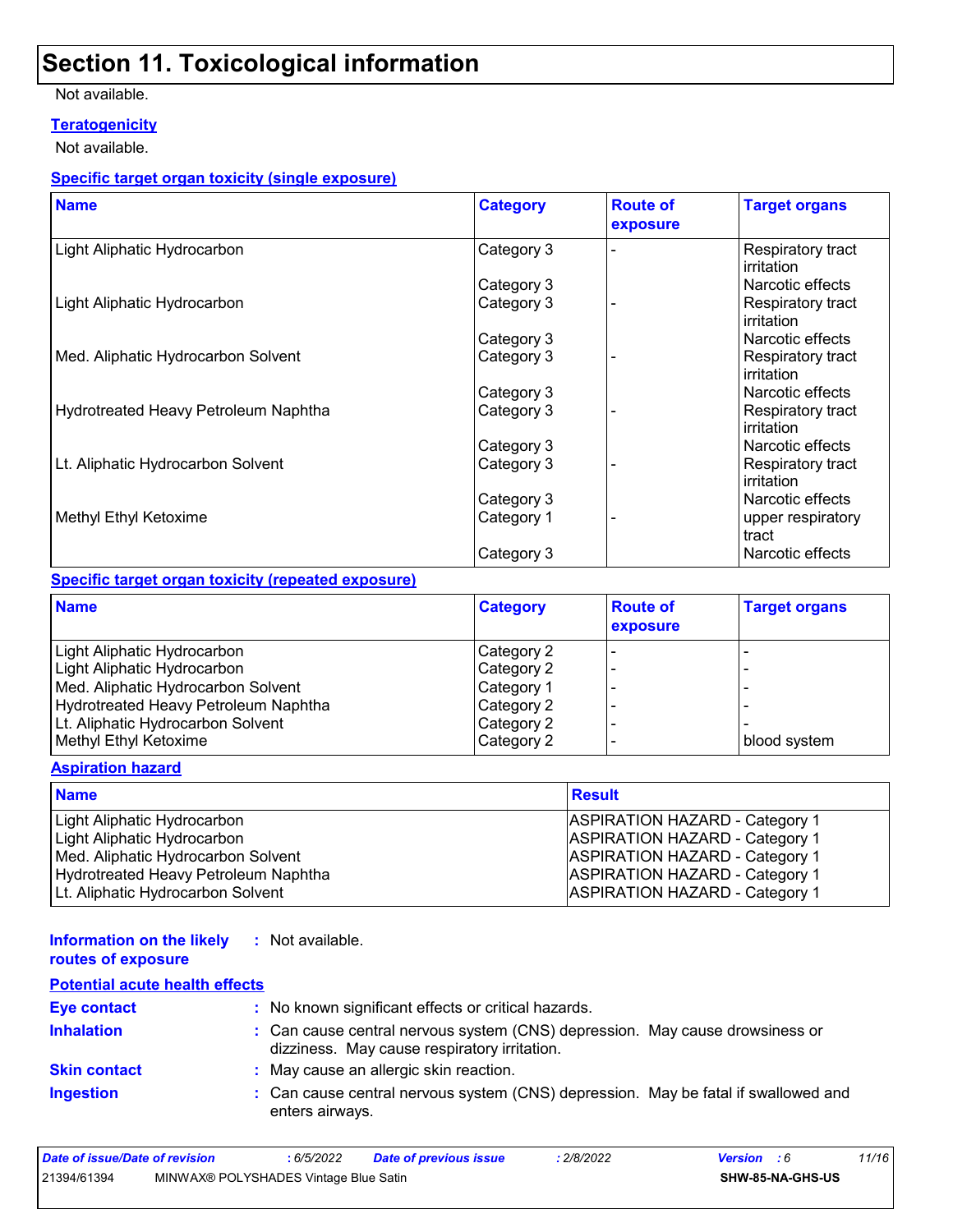# **Section 11. Toxicological information**

|                     | <u>Symptoms related to the physical, chemical and toxicological characteristics</u>                                                                                                                                                                                       |
|---------------------|---------------------------------------------------------------------------------------------------------------------------------------------------------------------------------------------------------------------------------------------------------------------------|
| <b>Eye contact</b>  | : No specific data.                                                                                                                                                                                                                                                       |
| <b>Inhalation</b>   | $:$ Adverse symptoms may include the following:<br>respiratory tract irritation<br>coughing<br>nausea or vomiting<br>headache<br>drowsiness/fatigue<br>dizziness/vertigo<br>unconsciousness<br>reduced fetal weight<br>increase in fetal deaths<br>skeletal malformations |
| <b>Skin contact</b> | $:$ Adverse symptoms may include the following:<br>irritation<br>redness<br>reduced fetal weight<br>increase in fetal deaths<br>skeletal malformations                                                                                                                    |
| <b>Ingestion</b>    | : Adverse symptoms may include the following:<br>nausea or vomiting<br>reduced fetal weight<br>increase in fetal deaths<br>skeletal malformations                                                                                                                         |

|                                                   | Delayed and immediate effects and also chronic effects from short and long term exposure                                                                                       |  |
|---------------------------------------------------|--------------------------------------------------------------------------------------------------------------------------------------------------------------------------------|--|
| <b>Short term exposure</b>                        |                                                                                                                                                                                |  |
| <b>Potential immediate</b><br>effects             | $:$ Not available.                                                                                                                                                             |  |
| <b>Potential delayed effects</b>                  | : Not available.                                                                                                                                                               |  |
| Long term exposure                                |                                                                                                                                                                                |  |
| <b>Potential immediate</b><br>effects             | $:$ Not available.                                                                                                                                                             |  |
| <b>Potential delayed effects : Not available.</b> |                                                                                                                                                                                |  |
| <b>Potential chronic health effects</b>           |                                                                                                                                                                                |  |
| Not available.                                    |                                                                                                                                                                                |  |
| General                                           | : May cause damage to organs through prolonged or repeated exposure. Once<br>sensitized, a severe allergic reaction may occur when subsequently exposed to very low<br>levels. |  |
| <b>Carcinogenicity</b>                            | : Suspected of causing cancer. Risk of cancer depends on duration and level of<br>exposure.                                                                                    |  |
| <b>Mutagenicity</b>                               | : No known significant effects or critical hazards.                                                                                                                            |  |
| <b>Teratogenicity</b>                             | : Suspected of damaging the unborn child.                                                                                                                                      |  |
| <b>Developmental effects</b>                      | : No known significant effects or critical hazards.                                                                                                                            |  |
| <b>Fertility effects</b>                          | : May damage fertility.                                                                                                                                                        |  |

| <b>Numerical measures of toxicity</b> |  |
|---------------------------------------|--|
| <b>Acute toxicity estimates</b>       |  |
| Not available.                        |  |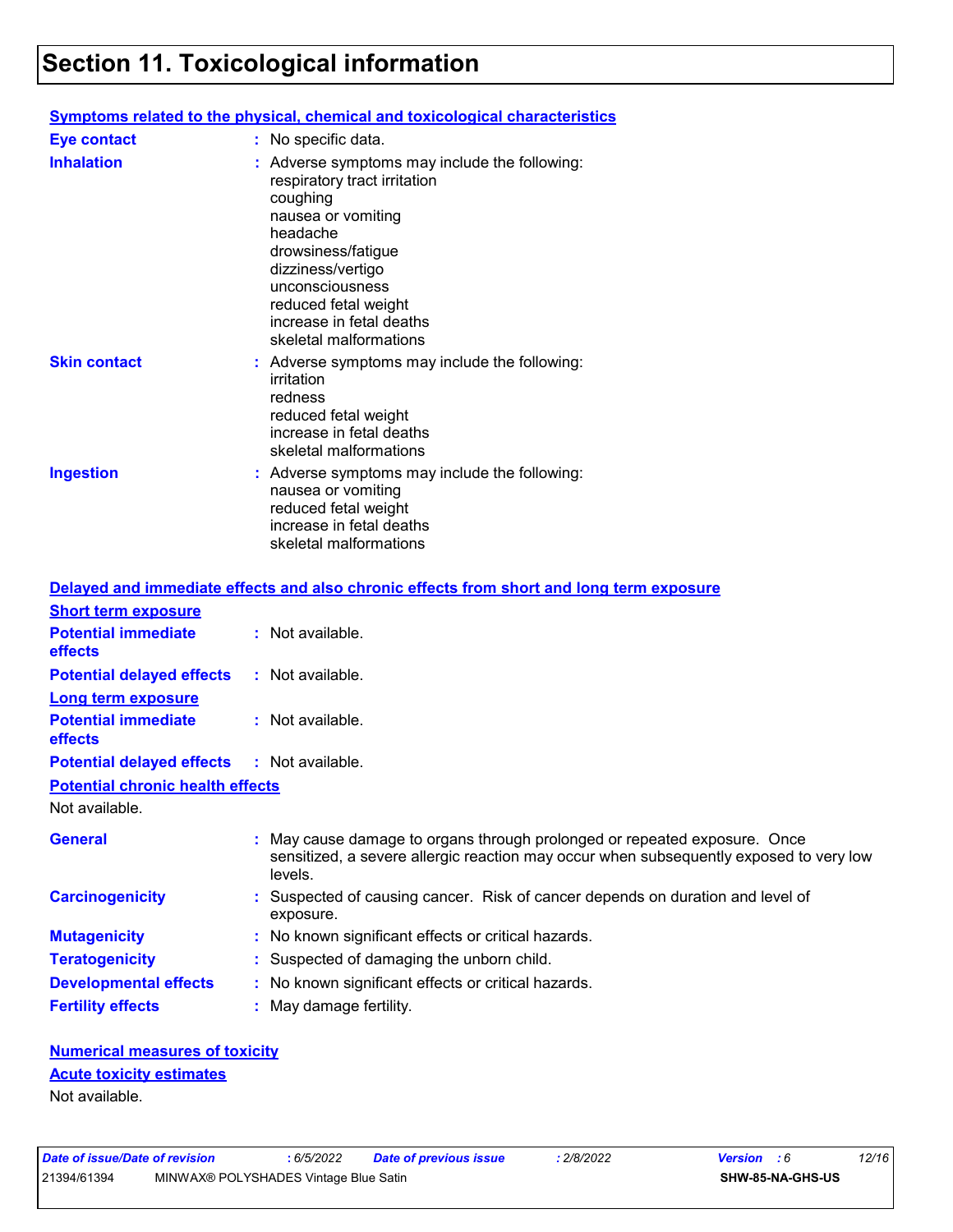# **Section 12. Ecological information**

#### **Toxicity**

| <b>Product/ingredient name</b> | <b>Result</b>                         | <b>Species</b>               | <b>Exposure</b> |
|--------------------------------|---------------------------------------|------------------------------|-----------------|
| Light Aliphatic Hydrocarbon    | Acute LC50 2200 µg/l Fresh water      | Fish - Lepomis macrochirus   | 4 days          |
| Light Aliphatic Hydrocarbon    | Acute LC50 2200 µg/l Fresh water      | Fish - Lepomis macrochirus   | 4 days          |
| Titanium Dioxide               | Acute LC50 >1000000 µg/l Marine water | Fish - Fundulus heteroclitus | 96 hours        |
| Lt. Aliphatic Hydrocarbon      | Acute LC50 >100000 ppm Fresh water    | Fish - Oncorhynchus mykiss   | 96 hours        |
| Solvent                        |                                       |                              |                 |
| Methyl Ethyl Ketoxime          | Acute LC50 843000 µg/l Fresh water    | Fish - Pimephales promelas   | 196 hours       |

#### **Persistence and degradability**

Not available.

#### **Bioaccumulative potential**

| <b>Product/ingredient name</b> | $LogP_{ow}$ | <b>BCF</b> | <b>Potential</b> |
|--------------------------------|-------------|------------|------------------|
| Zirconium 2-Ethylhexanoate     |             | 2.96       | low              |
| <b>Hydrotreated Heavy</b>      |             | 10 to 2500 | high             |
| Petroleum Naphtha              |             |            |                  |
| Lt. Aliphatic Hydrocarbon      |             | 10 to 2500 | high             |
| Solvent                        |             |            |                  |
| Methyl Ethyl Ketoxime          |             | 2.5 to 5.8 | low              |
| Cobalt 2-Ethylhexanoate        |             | 15600      | high             |

#### **Mobility in soil**

| <b>Soil/water partition</b> | : Not available |
|-----------------------------|-----------------|
| <b>coefficient (Koc)</b>    |                 |

**:** Not available.

**Other adverse effects** : No known significant effects or critical hazards.

# **Section 13. Disposal considerations**

**Disposal methods :**

The generation of waste should be avoided or minimized wherever possible. Disposal of this product, solutions and any by-products should at all times comply with the requirements of environmental protection and waste disposal legislation and any regional local authority requirements. Dispose of surplus and non-recyclable products via a licensed waste disposal contractor. Waste should not be disposed of untreated to the sewer unless fully compliant with the requirements of all authorities with jurisdiction. Waste packaging should be recycled. Incineration or landfill should only be considered when recycling is not feasible. This material and its container must be disposed of in a safe way. Care should be taken when handling emptied containers that have not been cleaned or rinsed out. Empty containers or liners may retain some product residues. Vapor from product residues may create a highly flammable or explosive atmosphere inside the container. Do not cut, weld or grind used containers unless they have been cleaned thoroughly internally. Avoid dispersal of spilled material and runoff and contact with soil, waterways, drains and sewers.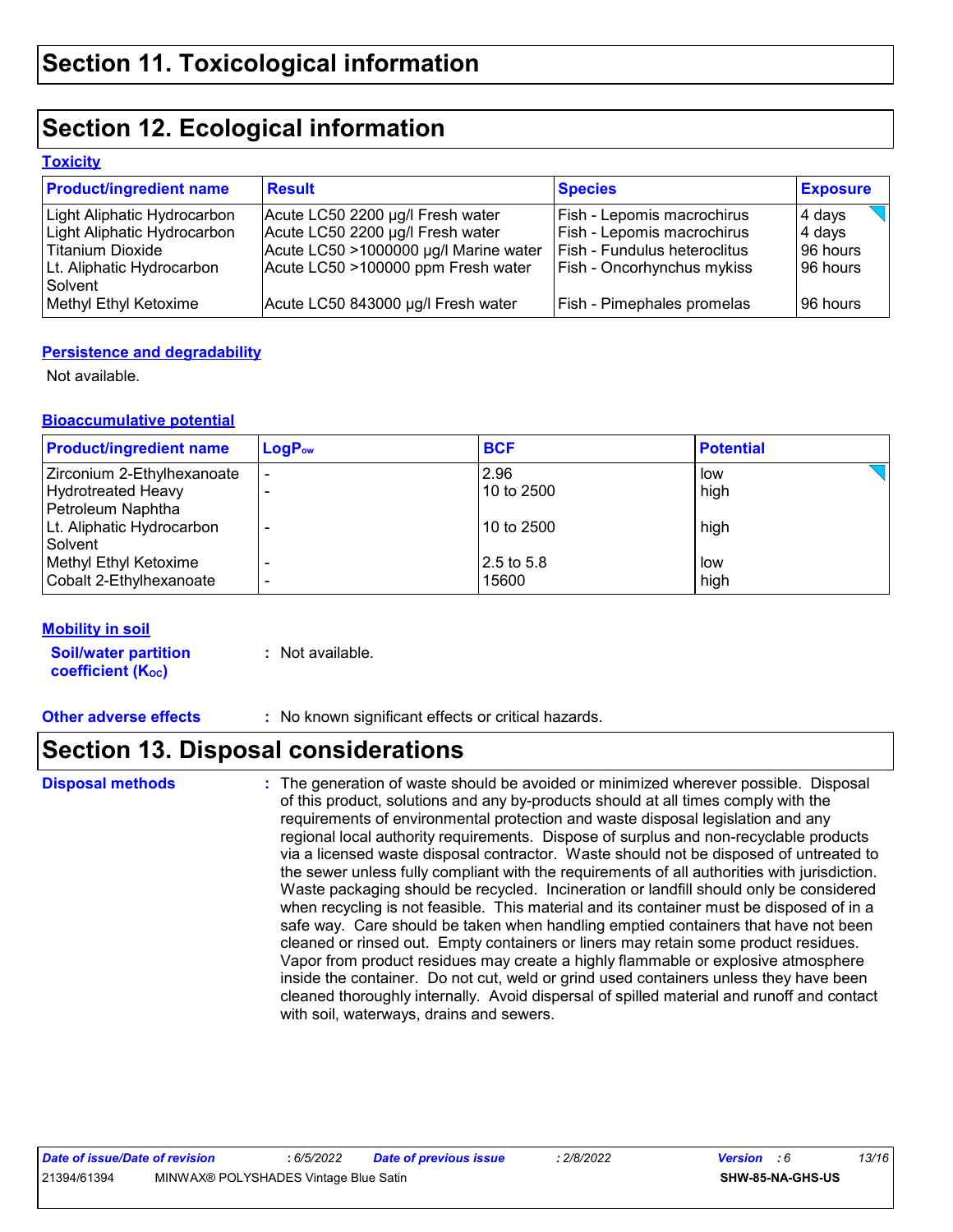|  | <b>Section 14. Transport information</b> |  |
|--|------------------------------------------|--|
|--|------------------------------------------|--|

|                                                          | <b>DOT</b><br><b>Classification</b>                                                                                                                                                                                                                                                        | <b>TDG</b><br><b>Classification</b>                                                                                                                                                                                                                                                                                                                    | <b>Mexico</b><br><b>Classification</b> | <b>IATA</b>   | <b>IMDG</b>                                |
|----------------------------------------------------------|--------------------------------------------------------------------------------------------------------------------------------------------------------------------------------------------------------------------------------------------------------------------------------------------|--------------------------------------------------------------------------------------------------------------------------------------------------------------------------------------------------------------------------------------------------------------------------------------------------------------------------------------------------------|----------------------------------------|---------------|--------------------------------------------|
| <b>UN number</b>                                         | <b>UN1263</b>                                                                                                                                                                                                                                                                              | <b>UN1263</b>                                                                                                                                                                                                                                                                                                                                          | <b>UN1263</b>                          | <b>UN1263</b> | <b>UN1263</b>                              |
| <b>UN proper</b><br>shipping name                        | <b>PAINT</b>                                                                                                                                                                                                                                                                               | <b>PAINT</b>                                                                                                                                                                                                                                                                                                                                           | <b>PAINT</b>                           | <b>PAINT</b>  | <b>PAINT</b>                               |
| <b>Transport</b><br>hazard class(es)                     | 3                                                                                                                                                                                                                                                                                          | $\mathfrak{B}$                                                                                                                                                                                                                                                                                                                                         | $\mathfrak{S}$                         | 3             | 3                                          |
| <b>Packing group</b>                                     | $\mathbf{III}$                                                                                                                                                                                                                                                                             | $\mathbf{III}$                                                                                                                                                                                                                                                                                                                                         | III                                    | III           | III                                        |
| <b>Environmental</b><br>hazards                          | No.                                                                                                                                                                                                                                                                                        | No.                                                                                                                                                                                                                                                                                                                                                    | No.                                    | No.           | No.                                        |
| <b>Additional</b><br><b>information</b>                  | This product may<br>be re-classified as<br>"Combustible<br>Liquid," unless<br>transported by<br>vessel or aircraft.<br>Non-bulk<br>packages (less<br>than or equal to<br>119 gal) of<br>combustible<br>liquids are not<br>regulated as<br>hazardous<br>materials.<br><b>ERG No.</b><br>128 | Product classified<br>as per the<br>following sections<br>of the<br>Transportation of<br>Dangerous Goods<br>Regulations:<br>2.18-2.19 (Class<br>3).<br><b>ERG No.</b><br>128                                                                                                                                                                           | <b>ERG No.</b><br>128                  |               | <b>Emergency</b><br>schedules F-E, S-<br>E |
| <b>Special precautions for user :</b>                    |                                                                                                                                                                                                                                                                                            | Multi-modal shipping descriptions are provided for informational purposes and do not<br>consider container sizes. The presence of a shipping description for a particular<br>mode of transport (sea, air, etc.), does not indicate that the product is packaged<br>suitably for that mode of transport. All packaging must be reviewed for suitability |                                        |               |                                            |
|                                                          |                                                                                                                                                                                                                                                                                            | prior to shipment, and compliance with the applicable regulations is the sole<br>responsibility of the person offering the product for transport. People loading and<br>unloading dangerous goods must be trained on all of the risks deriving from the<br>substances and on all actions in case of emergency situations.                              |                                        |               |                                            |
| <b>Transport in bulk according</b><br>to IMO instruments | : Not available.                                                                                                                                                                                                                                                                           |                                                                                                                                                                                                                                                                                                                                                        |                                        |               |                                            |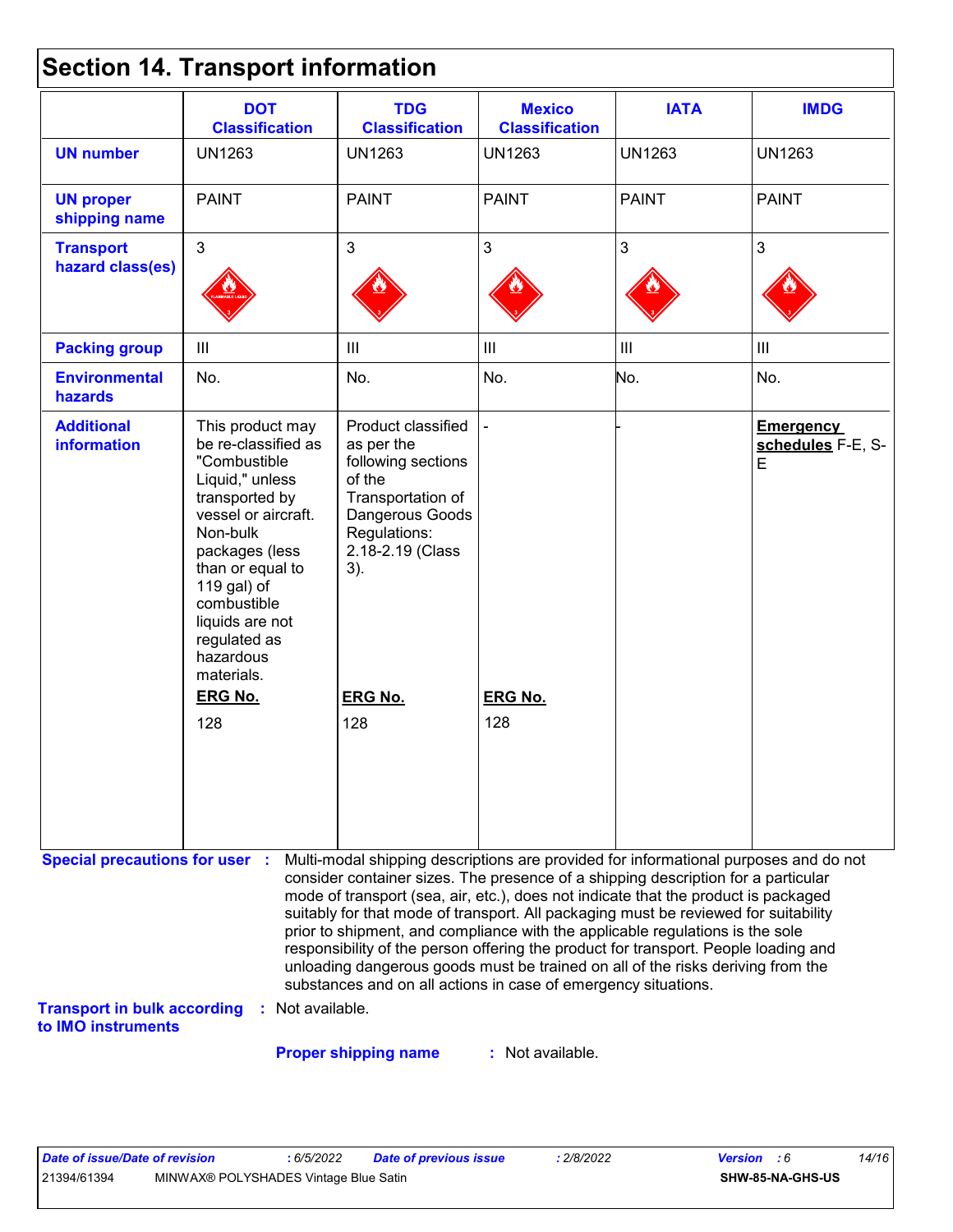## **Section 15. Regulatory information**

#### **SARA 313**

SARA 313 (40 CFR 372.45) supplier notification can be found on the Environmental Data Sheet.

#### **California Prop. 65**

WARNING: This product contains chemicals known to the State of California to cause cancer and birth defects or other reproductive harm.

#### **International regulations**

| International lists | : Australia inventory (AIIC): Not determined.                |
|---------------------|--------------------------------------------------------------|
|                     | China inventory (IECSC): Not determined.                     |
|                     | Japan inventory (CSCL): Not determined.                      |
|                     | Japan inventory (ISHL): Not determined.                      |
|                     | Korea inventory (KECI): Not determined.                      |
|                     | New Zealand Inventory of Chemicals (NZIoC): Not determined.  |
|                     | Philippines inventory (PICCS): Not determined.               |
|                     | Taiwan Chemical Substances Inventory (TCSI): Not determined. |
|                     | Thailand inventory: Not determined.                          |
|                     | Turkey inventory: Not determined.                            |
|                     | Vietnam inventory: Not determined.                           |
|                     |                                                              |

## **Section 16. Other information**

**Hazardous Material Information System (U.S.A.)**



**The customer is responsible for determining the PPE code for this material. For more information on HMIS® Personal Protective Equipment (PPE) codes, consult the HMIS® Implementation Manual.**

**Caution: HMIS® ratings are based on a 0-4 rating scale, with 0 representing minimal hazards or risks, and 4 representing significant hazards or risks. Although HMIS® ratings and the associated label are not required on SDSs or products leaving a facility under 29 CFR 1910.1200, the preparer may choose to provide them. HMIS® ratings are to be used with a fully implemented HMIS® program. HMIS® is a registered trademark and service mark of the American Coatings Association, Inc.**

**Procedure used to derive the classification**

| <b>Classification</b>                                                 | <b>Justification</b>   |
|-----------------------------------------------------------------------|------------------------|
| FLAMMABLE LIQUIDS - Category 3                                        | IOn basis of test data |
| SKIN SENSITIZATION - Category 1                                       | l Calculation method   |
| <b>CARCINOGENICITY - Category 2</b>                                   | l Calculation method   |
| TOXIC TO REPRODUCTION - Category 1B                                   | Calculation method     |
| SPECIFIC TARGET ORGAN TOXICITY (SINGLE EXPOSURE) (Respiratory tract   | Calculation method     |
| irritation) - Category 3                                              |                        |
| SPECIFIC TARGET ORGAN TOXICITY (SINGLE EXPOSURE) (Narcotic effects) - | Calculation method     |
| Category 3                                                            |                        |
| SPECIFIC TARGET ORGAN TOXICITY (REPEATED EXPOSURE) - Category 2       | l Calculation method   |
| <b>ASPIRATION HAZARD - Category 1</b>                                 | lCalculation method    |
| <b>History</b>                                                        |                        |

| Date of printing                  | : 6/5/2022 |
|-----------------------------------|------------|
| Date of issue/Date of<br>revision | : 6/5/2022 |
| Date of previous issue            | : 2/8/2022 |
| <b>Version</b>                    | : 6        |